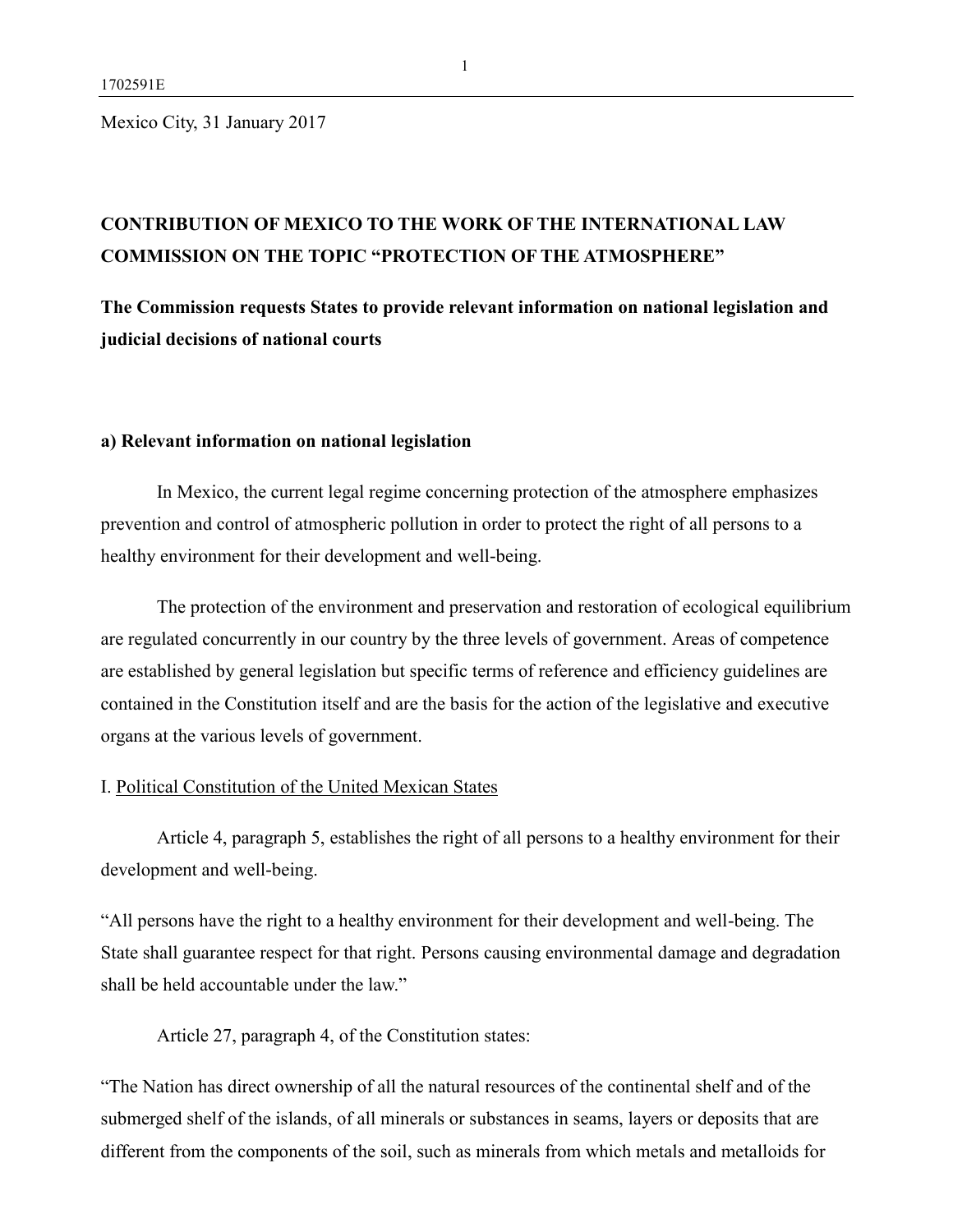industrial use are extracted; deposits of gem stones or salt deposits formed directly by seawater; products derived from rock decomposition requiring underground mining; mineral or organic deposits of substances that can be used as fertilizer; solid mineral fuels; petroleum and all solid, liquid or gaseous hydrocarbons; and **the area situated in the national territory to the extent and in the terms established by international law."**

### II. General Act on Ecological Equilibrium and Environmental Protection (LGEEPA)

The General Act on Ecological Equilibrium and Environmental Protection is designed to promote sustainable development and to lay the foundations for joint action by the three levels of government to preserve and restore ecological equilibrium and to protect the environment in the territory of Mexico.

This Act has a separate chapter on protection of the atmosphere:

### **CHAPTER II**

#### **Prevention and control of atmospheric pollution**

Revised title, *Official Gazette*, 13 December 1996 (formerly chapter I)

Article 110. The following conditions are to be met for protection of the atmosphere:

I. Air quality must be satisfactory in all human settlements and regions of the country; and

II. Emissions of atmospheric pollutants, whether from artificial or natural sources, stationary or mobile, shall be reduced and controlled to ensure that air quality is satisfactory for the well-being of the population and ecological equilibrium.

Article 111. In order to control, reduce or prevent atmospheric pollution, the Secretariat [for the Environment and Natural Resources] shall have the following responsibilities:

I. To issue official Mexican norms for environmental quality in the various areas, zones or regions of the national territory, based on the maximum allowable concentration of pollutants in the environment compatible with public health, as determined by the Secretariat for Health;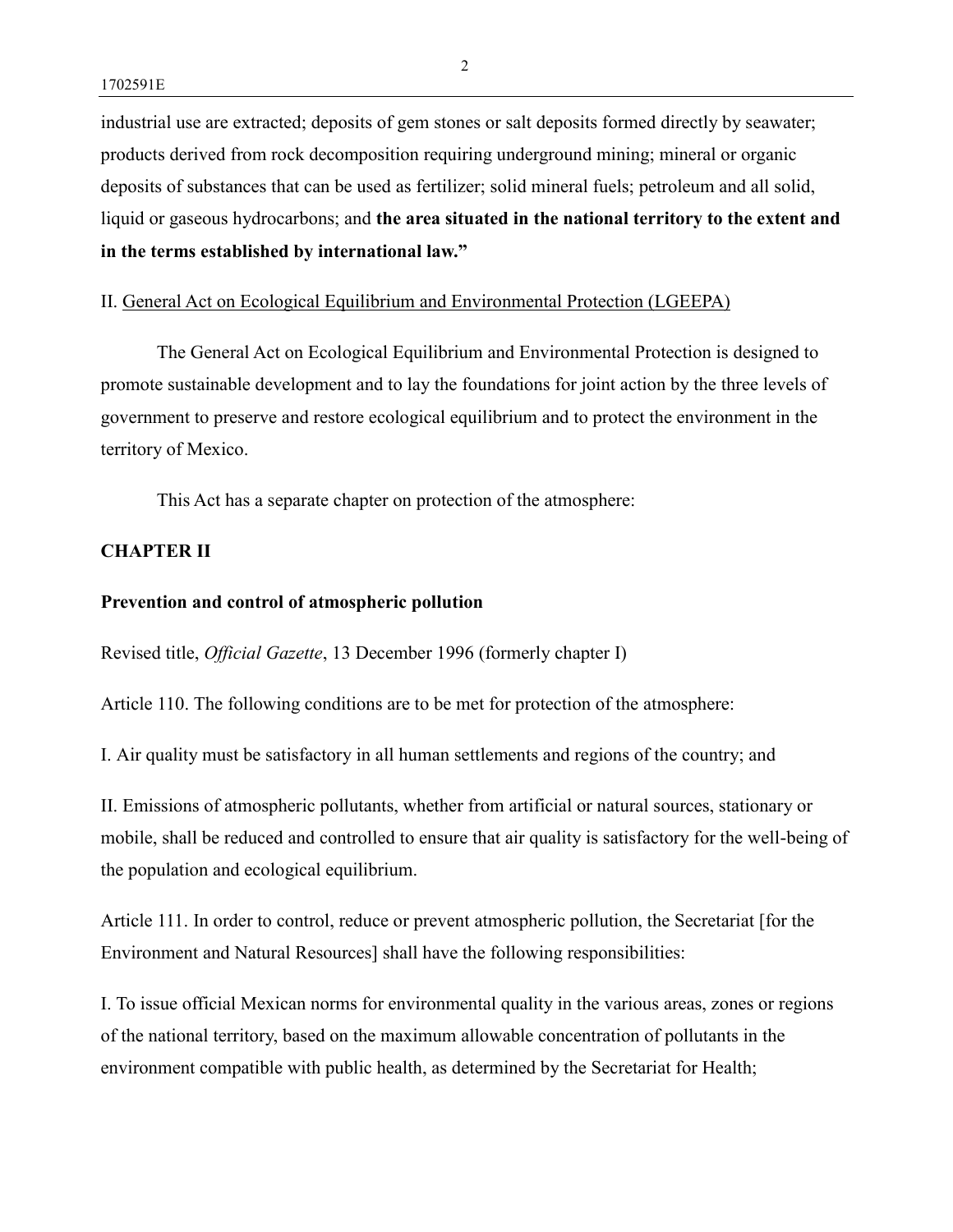II. To compile and update the inventory of sources under federal jurisdiction emitting pollutants into the atmosphere and to coordinate with local governments to align the national inventory with the corresponding regional inventories.

III. To issue official Mexican norms specifying for each pollutant and each source of pollution the maximum allowable limits for emissions of odours, gases and solid and liquid particles into the atmosphere from stationary and mobile sources;

IV. To design and implement programmes to reduce the release of pollutants into the atmosphere, with air quality determined for each area, zone or region of the national territory. Such programmes should set goals and deadlines and specify implementation mechanisms;

V. To assist and provide technical support to local governments that are designing and implementing air quality management programmes in order to comply with the applicable regulations;

VI. To require those responsible for the operation of stationary sources under federal jurisdiction to comply with maximum allowable limits for release of pollutants, specified in article 37 of this Act, its regulations and the relevant official Mexican norms;

VII. To issue official Mexican norms for the establishment and operation of air quality monitoring systems;

VIII. To issue official Mexican norms for certification by the relevant authority of levels for release of pollutants into the atmosphere from specific sources;

IX. To issue, in coordination with the Secretariat for the Economy, official Mexican norms establishing maximum allowable levels for release of pollutants into the atmosphere from new automobiles in the factory and from automobiles on the road, in the light of the maximum allowable concentration for humans of pollutants in the environment, as determined by the Secretariat for **Health** 

### Amended segment, *Official Gazette*, 9 April 2012

X. To set maximum allowable levels for release of pollutants into the atmosphere by sources, areas, zones or regions, not to exceed the assimilation capacities of air basins and in compliance with official Mexican air quality norms.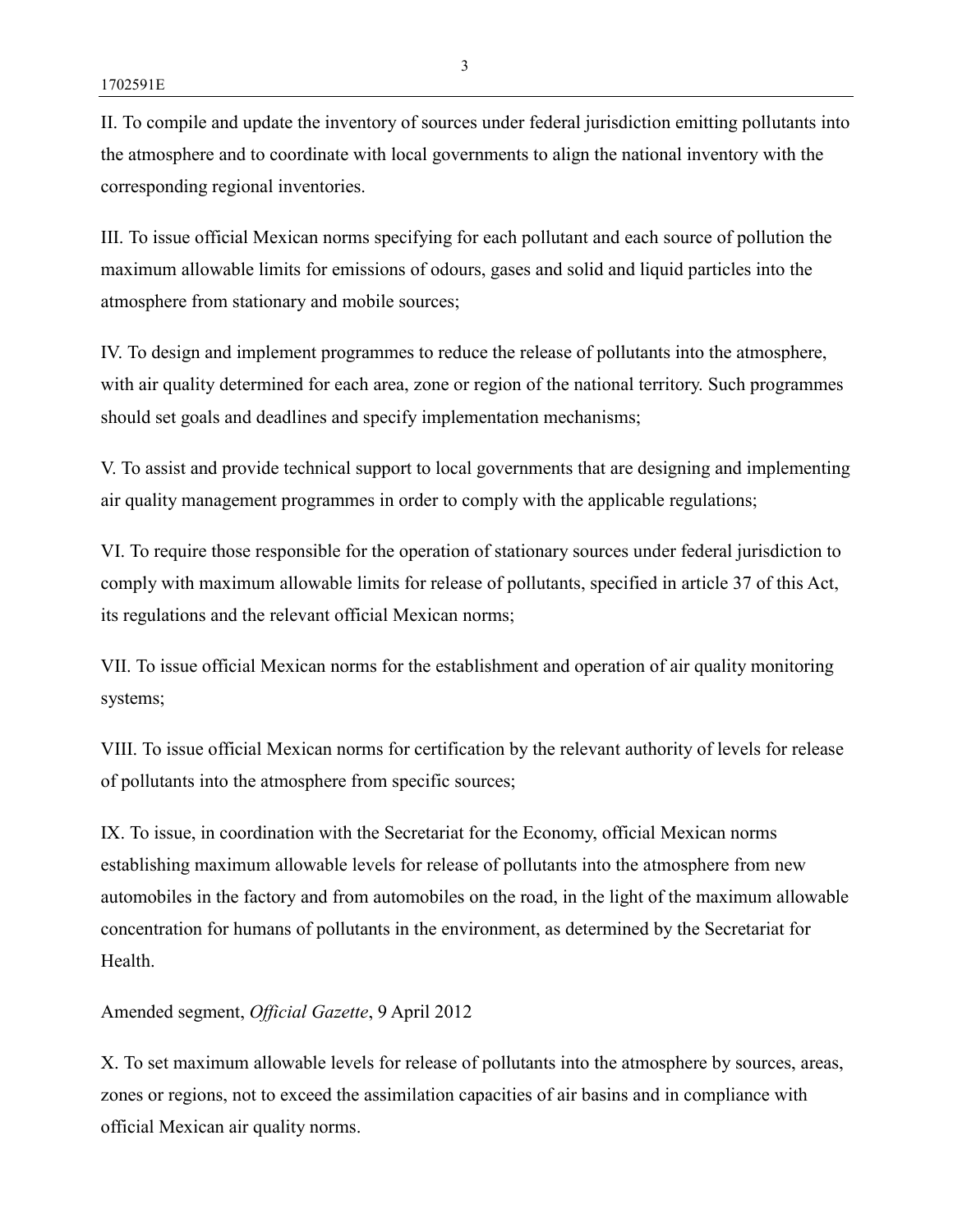XI. To promote systems for transferring atmospheric pollution rights, in coordination with the competent authorities and in compliance with any relevant provisions;

XII. To approve air quality management programmes prepared by local governments in order to comply with the relevant official Mexican norms;

XIII. To encourage those responsible for the operation of polluting sources to adopt new technologies in order to reduce their atmospheric emissions; and

XIV. To issue official Mexican norms establishing precautions applicable to the operation of stationary sources releasing pollutants into the atmosphere, in the event of environmental problems and emergencies.

Amended article, *Official Gazette*, 13 December 1996

**ARTICLE 111 bis.** Secretariat authorization shall be required for the operation and functioning of stationary sources under federal jurisdiction that release or may release odours, gases or solid or liquid particles into the atmosphere.

For the purposes of this Act, stationary sources under federal jurisdiction are industries processing chemicals, petroleum and petrochemicals, paint and dyes, the automotive, pulp and paper industries, the metalworking and glass industries, the electricity industry, asbestos, cement and limestone industries and industries processing hazardous waste.

Any regulations enacted on this subject shall list the specific subsectors within each of the above-mentioned industrial sectors where there are establishments subject to the provisions of federal legislation concerning the release of pollutants into the atmosphere.

Added article, *Official Gazette,* 13 December 1996

**ARTICLE 112.** In order to prevent and control atmospheric pollution, the governments of the States, of the Federal District and of the Municipalities shall, in accordance with the allocation of duties established in articles 7, 8 and 9 of this Act and with local legislation on the subject:

Amended paragraph, *Official Gazette*, 13 December 1996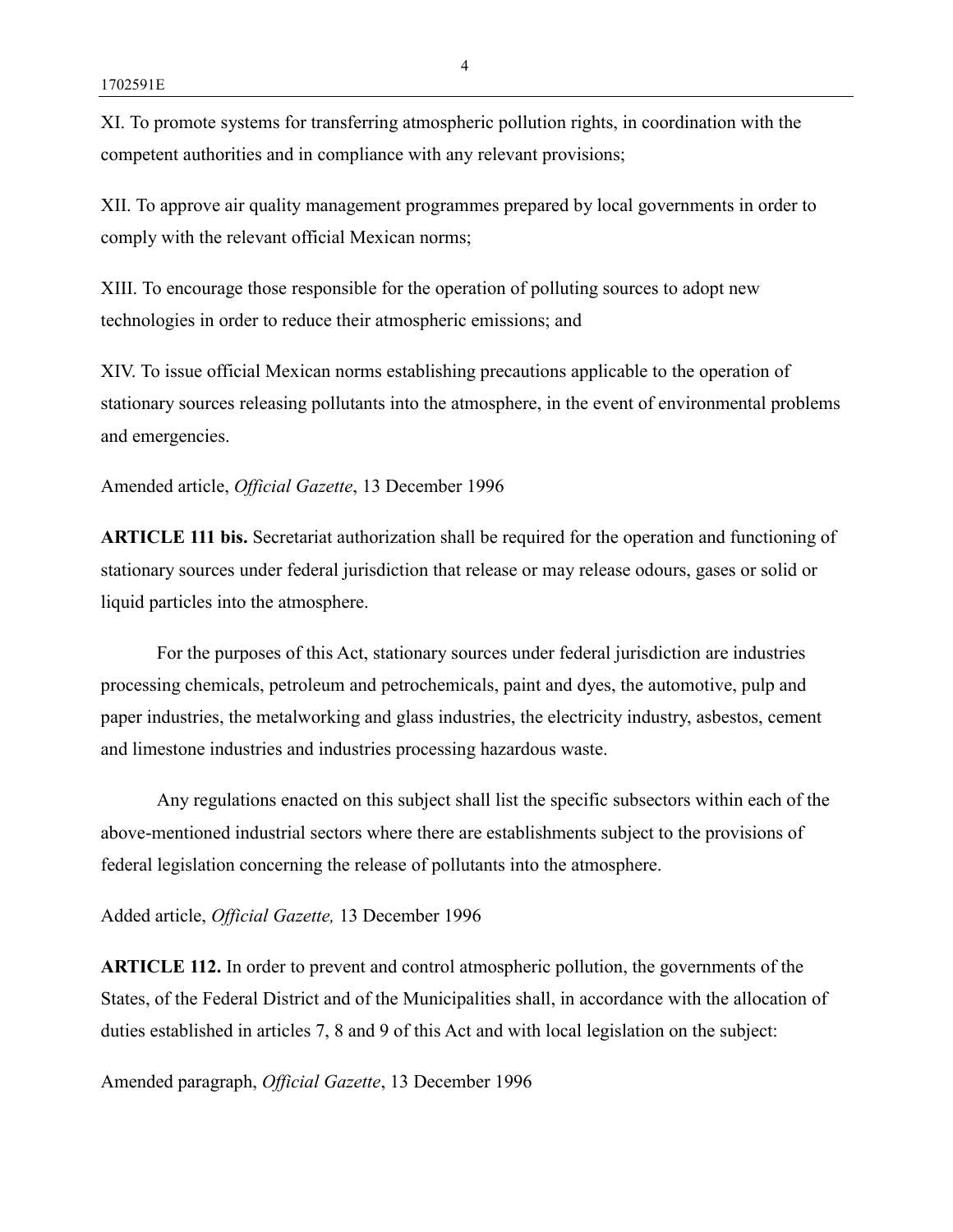I. Control atmospheric pollution in property and zones under local jurisdiction, as well as in stationary sources operating as industrial, commercial and service facilities, other than those covered by article 111 bis of this Act.

Amended subparagraph, *Official Gazette*, 13 December 1996

II. Apply the general criteria for protection of the atmosphere to urban development plans within their competence, defining the zones in which polluting industries may be situated;

Amended subparagraph, *Official Gazette*, 13 December 1996

III. Require persons responsible for the operation of stationary sources under local jurisdiction to comply with maximum allowable limits for release of pollutants, as specified in the regulations implementing this Act and in the relevant official Mexican norms;

Amended subparagraph, *Official Gazette*, 13 December 1996

IV. Compile and update the inventory of pollution sources.

Amended subparagraph, *Official Gazette*, 13 December 1996

V. Establish and operate emission verification systems for automobiles on the road.

VI. Establish and operate air quality monitoring systems, with technical support as required from the Secretariat [for the Environment and Natural Resources]. Local governments shall transmit local air monitoring reports to the Secretariat [for the Environment and Natural Resources] for incorporation in the National Environment Information System.

Amended subparagraph, *Official Gazette*, 13 December 1996

VII. Establish requirements and procedures to regulate emissions from public transport, except federal transport, and vehicles and, if necessary, ban traffic in serious cases of pollution;

VIII. Adopt the necessary preventive measures to prevent environmental problems caused by atmospheric pollution;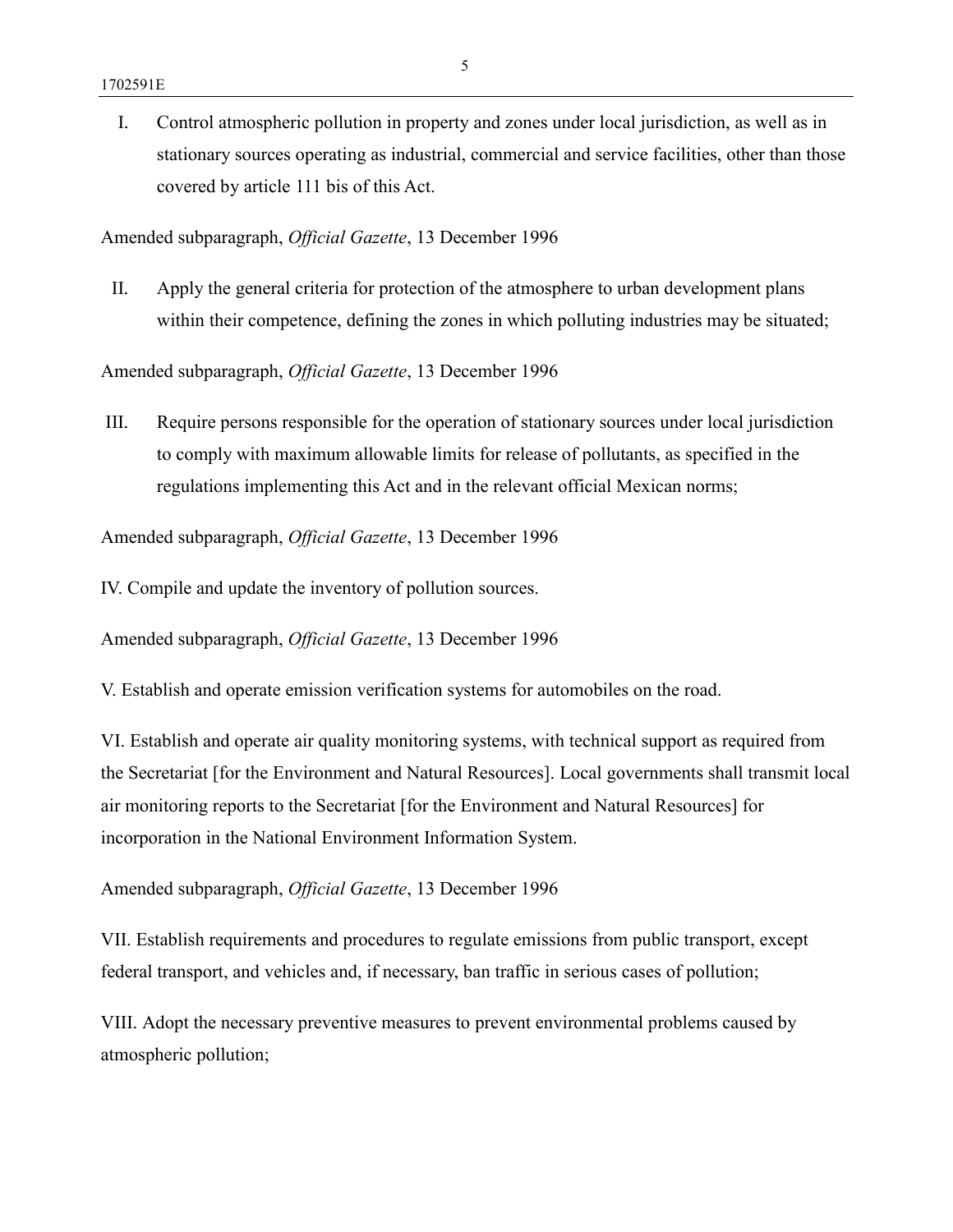IX. Prepare reports on the state of the environment in the relevant entity or municipality, as agreed with the Secretariat [for the Environment and Natural Resources] under any coordination agreements concluded;

X. Impose penalties and other measures for violation of the laws on the subject enacted by local legislatures or of any policing and good governance rules issued by local councils in accordance with this Act;

XI. Formulate and implement air quality management programmes based on official Mexican norms to be issued by the federal authorities in order to improve the quality of the environment in the national territory; and

Amended subparagraph, *Official Gazette*, 13 December 1996

XII. Perform any other duties entrusted to them under the applicable legal and statutory provisions.

Added subparagraph, *Official Gazette*, 13 December 1996

**ARTICLE 113.** No pollutants may be released into the atmosphere that cause or may cause ecological imbalances or harm to the environment. All releases into the atmosphere shall comply with the provisions of this Act and of the statutory arrangements resulting therefrom, as well as with the official Mexican norms issued by the Secretariat.

Amended article, *Official Gazette*, 13 December 1996

**ARTICLE 114.** In zones identified as being suitable for industrial use that are near inhabited areas, the competent authorities shall promote the establishment of industries using cleaner technologies and fuels.

**ARTICLE 115.** In the determination of soil uses specified in the relevant urban development programmes, the Secretariat [for the Environment and Natural Resources] shall urge consideration of topographical, climatological and meteorological conditions in order to ensure proper dispersion of pollutants.

**ARTICLE 116.** In granting tax incentives, the competent authorities shall favour persons who:

I. Purchase, install or operate equipment to control polluting emissions into the atmosphere;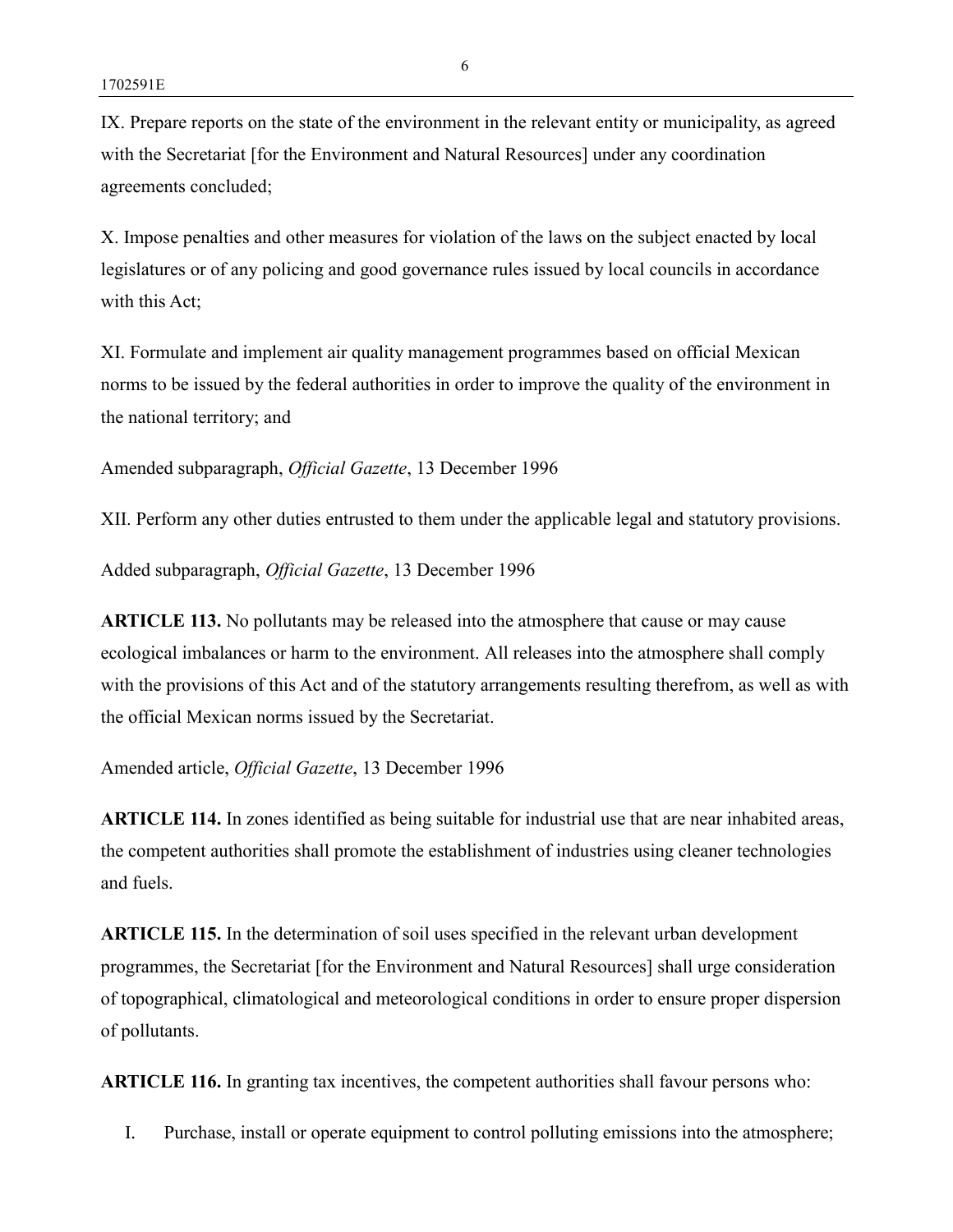- II. Manufacture, install or maintain equipment for filtering, burning, controlling and, in general, treating emissions polluting the atmosphere;
- III. Engage in scientific and technological research and innovation to reduce polluting emissions, and

Amended subparagraph, *Official Gazette*, 29 May 2012

IV. Locate or relocate their facilities so as to avoid polluting emissions in urban areas.

## III. 2013-2018 National Development Plan (NDP) and 2013-2018 Sectoral Plan for the Environment and Natural Resources (PROMARNAT)

A healthy environment is a constitutional right in Mexico. However, some inhabitants are exposed to poor air and water quality or to soil degradation affecting their health and well-being. Improving the quality of the environment is a big challenge but one that provides a great opportunity to create employment and value added and to jump start economic growth which helps to reduce poverty.

For this reason, the NDP and PROMARNAT are involved in planning and evaluation of policies, targets, goals, strategies and actions designed to improve the quality of the environment.

One of the NDP targets is "Prosperous Mexico". Goal 4.4 is to encourage and organize inclusive and facilitating green growth to preserve our natural heritage while creating wealth, competitiveness and employment.

As a strategy for achieving this goal, it is planned to strengthen national policy on climate change and care of the environment, transitioning to a competitive, sustainable, resilient and lowcarbon economy.

In line with the NDP, the goals of PROMARNAT include:

**Goal 1.** To promote and facilitate sustained and sustainable low-carbon growth that is equitable and socially inclusive.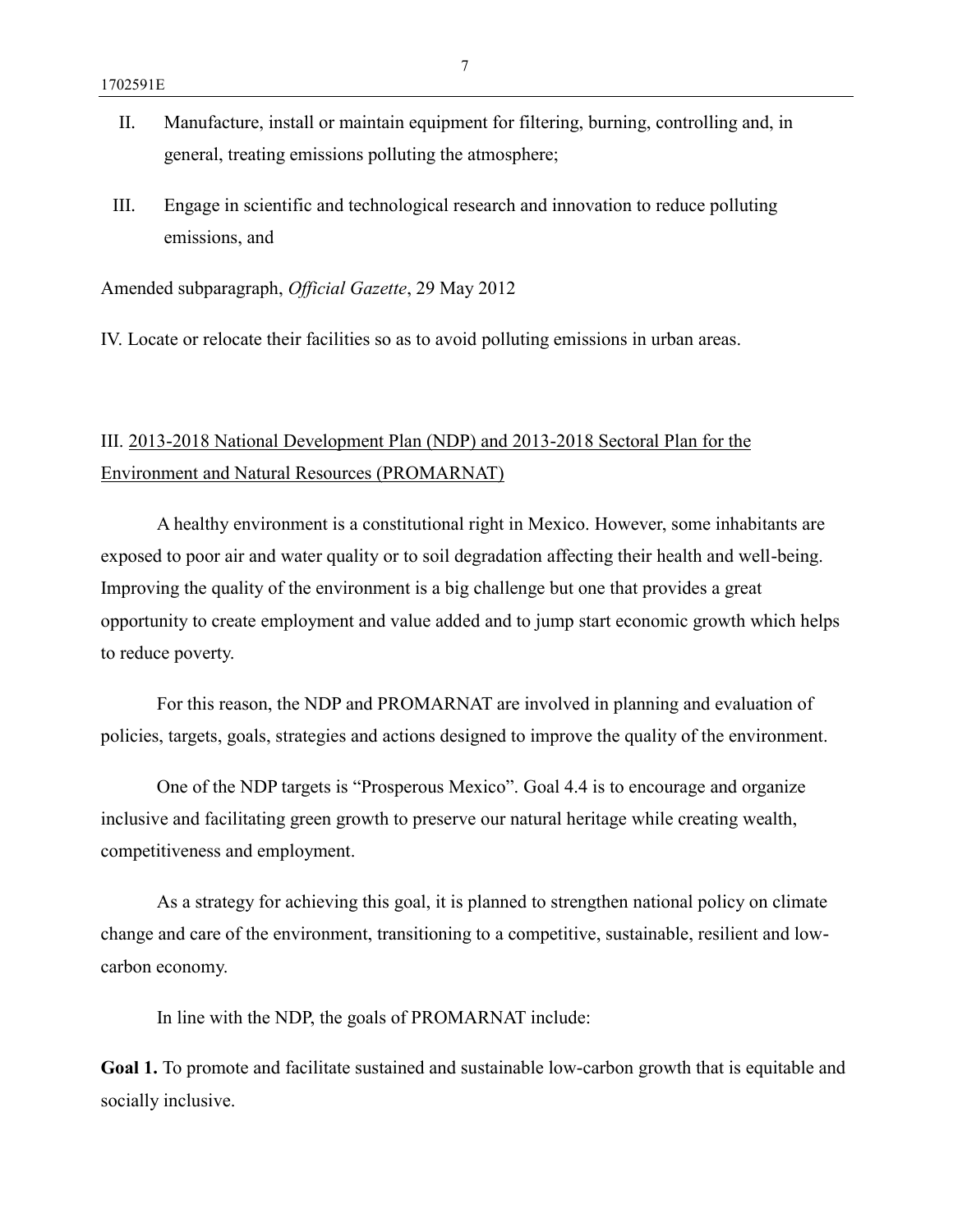**Goal 2.** To boost resilience to the effects of climate change and decrease emissions of greenhouse compounds and gases.

**Goal 5.** To halt and reverse the loss of natural capital and water, air and soil pollution.

In this connection, Mexico has concluded 92 international agreements and protocols on substantive subjects such as climate change, biodiversity, water, air, chemicals, residues and the environment and trade. This fact, as well as its strategic geographical location, its economic development and its access to various international forums make it uniquely suited to promote dialogue and cooperation between developed and developing countries, as well as to obtain greater benefits from the transition to green growth.

Considerable international resources have recently become available to support environmental activities, particularly those related to climate change. Between 2006 and 2013, \$7.63 billion were provided (85 percent in the form of loans) and were used for projects including forests, water, biodiversity, climate change and transport of hazardous substances.

Mexico is leading international efforts to combat climate change and is committed to consensus-building and decisions on action. As a Non-Annex I Party to the Kyoto Protocol (100), it has no binding emission reduction targets but has nevertheless made voluntary commitments to reduce emissions by 2012, 2020 and 2050 and was the only Non-Annex I Party to submit five national communications to the United Nations Framework Convention on Climate Change (UNFCCC).

In addition, it is noteworthy that Mexico currently has 181 Protected National Areas, covering a total of about 91 million hectares (70 million hectares of marine areas and 21 million hectares of land areas).

Mexico is one of a few countries which have attained the Aichi Target for marine protected areas (10 percent) and actually has reached more than double the target (23 percent), with activities to protect and improve the environment.

#### IV. General Act on Climate Change

• Article 2, section II, states that one of its goals is: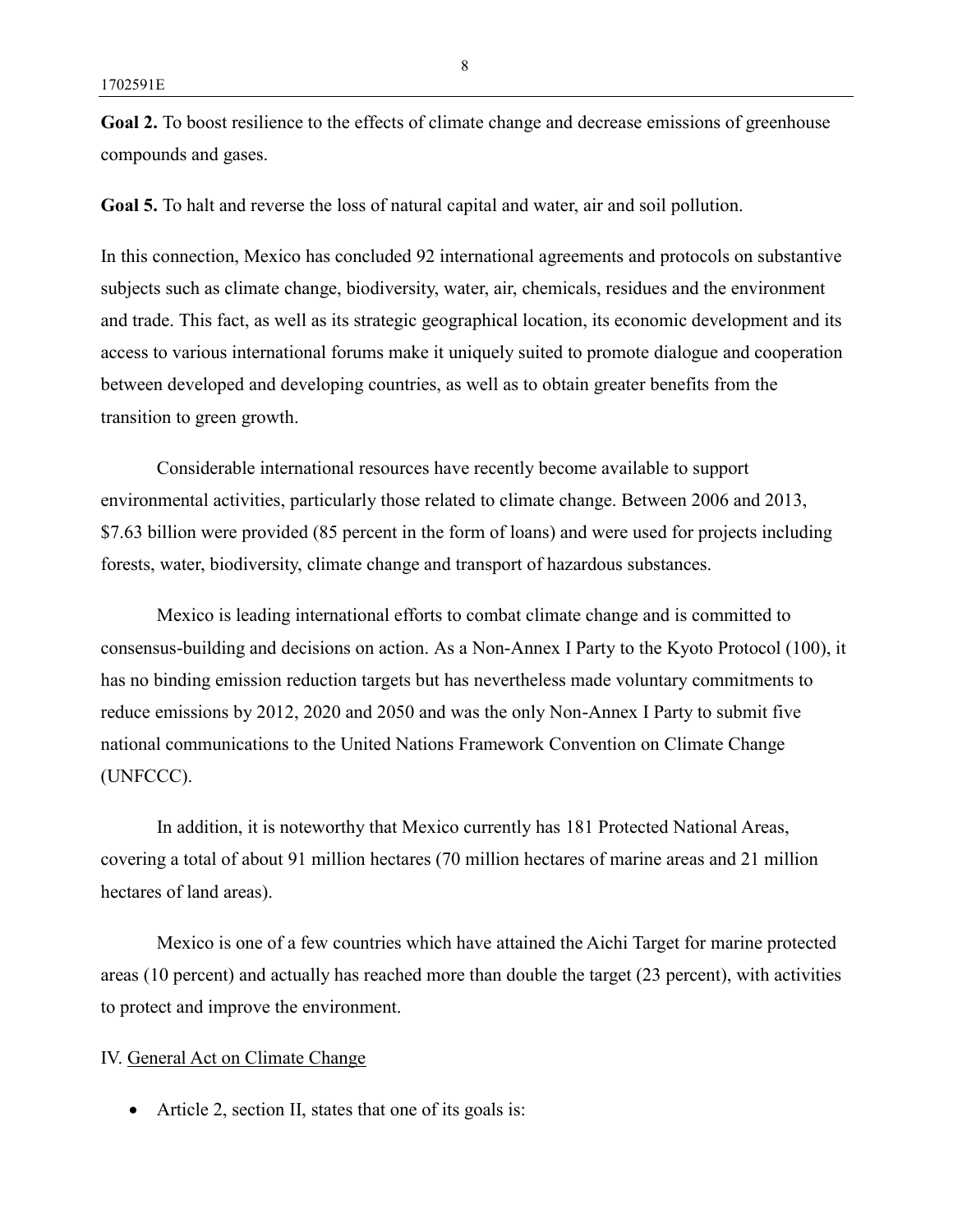"To regulate emissions of greenhouse gases and compounds in order to stabilize their concentrations in the atmosphere at a level that prevents dangerous human interference in the climate system, in view of the provisions of article 2 of the United Nations Framework Convention on Climate Change and other provisions derived therefrom;"

- Article 3 defines climate change as "climate variation directly or indirectly attributable to human activity, which alters the composition of the global atmosphere and intensifies the natural climate variability observed during comparable periods".
- Article 33 includes among the goals of public mitigation policies the promotion of efficient cogeneration to avoid emissions into the atmosphere.
- It establishes that by 2018, as part of the Subprogramme for the Protection and Sustainable Management of Biodiversity in the light of climate change, municipalities will, in coordination with federal entities and other administrative and financial bodies and with technical support from the Secretariat for Social Development, design and construct infrastructure for the management of solid residues that do not release methane into the atmosphere in urban centres with over 50,000 inhabitants and will, when possible, develop the technology for generating electricity using methane gas emissions.

### V. Instruments

The actions required under Mexican legislation for the prevention and control of atmospheric pollution are implemented by means of instruments providing direct and indirect regulation.

### **Instruments providing direct regulation:**

### **a) Official Mexican Norms (NOMs)** are divided into those applicable to:

- (i) Measurement of concentrations
- (ii) Emissions from stationary sources
- (iii) Emissions from mobile sources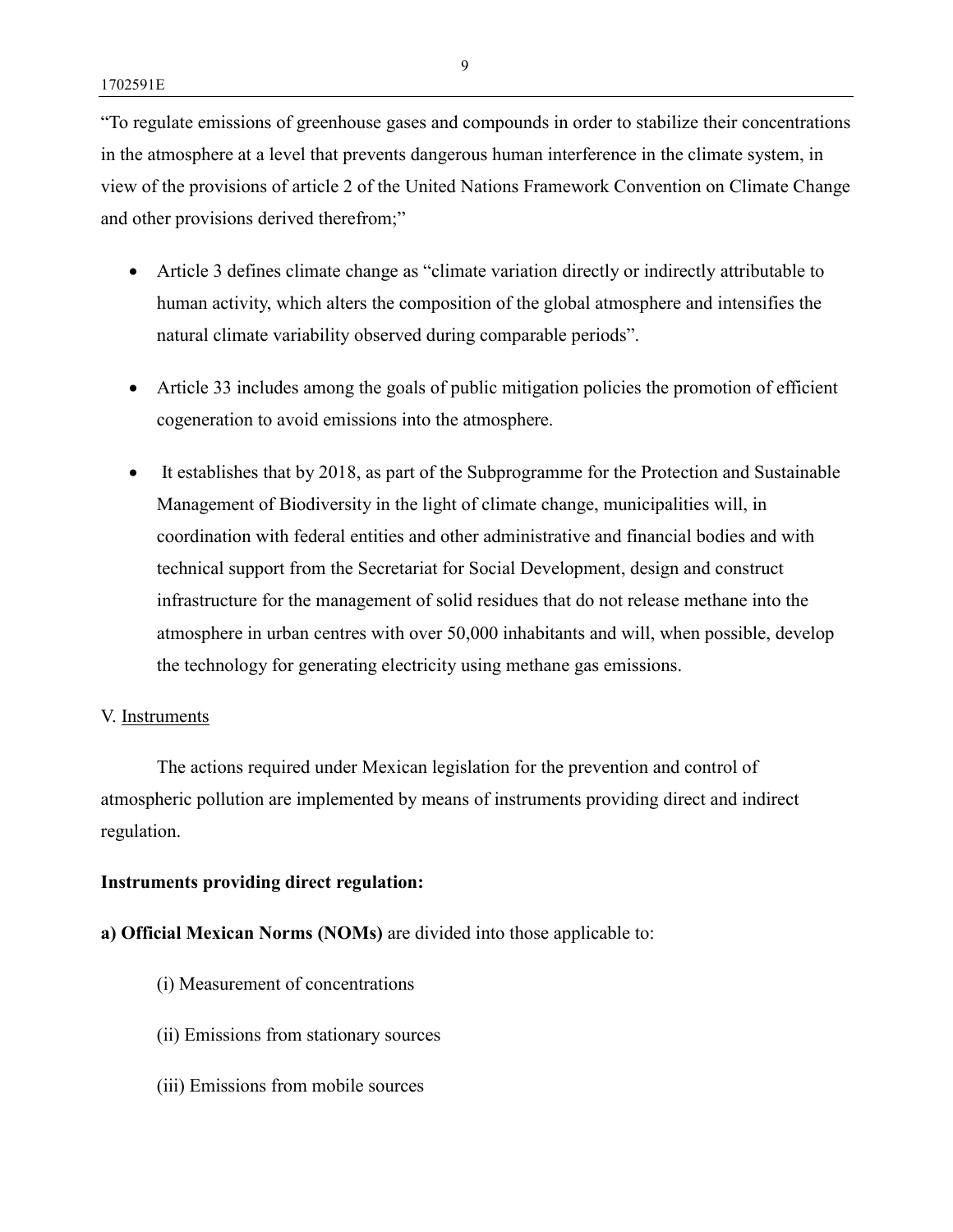### **Norms concerning concentrations**

## **Títle**

| <b>ANALITICA 2012</b>                                                                                   | <b>Mexico.</b> Secretariat for the Environment<br>and Natural Resources. |
|---------------------------------------------------------------------------------------------------------|--------------------------------------------------------------------------|
| <b>Official Mexican Norm</b>                                                                            |                                                                          |
| <b>Official Gazette 2892</b>                                                                            |                                                                          |
| <b>NOM-156-SEMARNAT-2012</b>                                                                            |                                                                          |
| <b>Establishment and operation of air</b><br>quality monitoring systems. [Electronic<br><i>resource</i> |                                                                          |

| <b>ANALITICA 1993</b>                                                                                                                                                    | <b>Mexico.</b> Secretariat for the Environment<br>and Natural Resources. |
|--------------------------------------------------------------------------------------------------------------------------------------------------------------------------|--------------------------------------------------------------------------|
| <b>Official Mexican Norm</b>                                                                                                                                             |                                                                          |
| NOM-036-SEMARNAT-1993                                                                                                                                                    |                                                                          |
| <b>Establishes methods for measuring the</b><br>concentration of ozone in ambient air and<br>procedures for calibration of measuring<br>equipment. [Electronic resource] |                                                                          |

| <i>ANALITICA 1993</i>        | <b>Mexico.</b> Secretariat for the Environment<br>and Natural Resources. |
|------------------------------|--------------------------------------------------------------------------|
| <b>Official Mexican Norm</b> |                                                                          |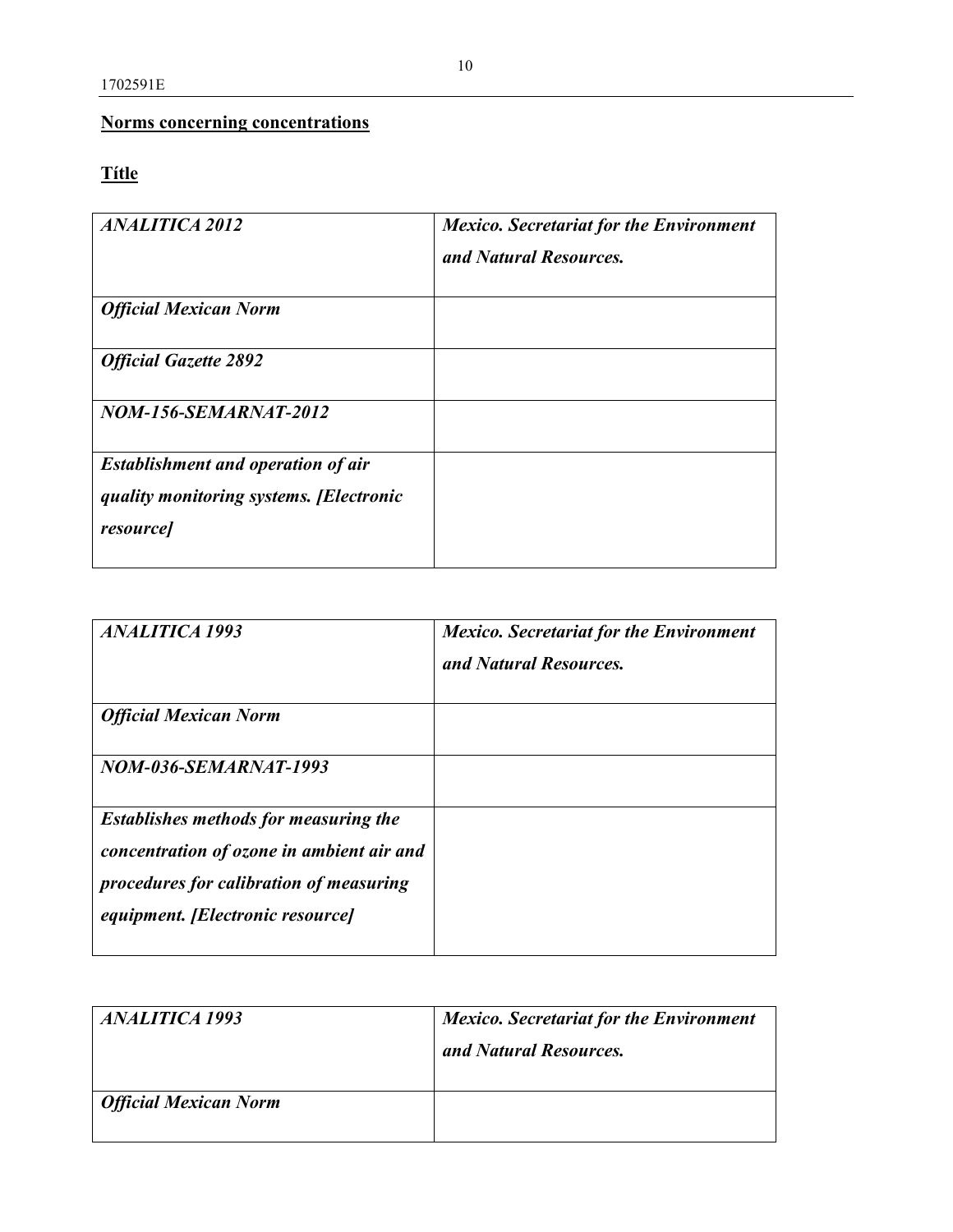| Nom-034-SEMARNAT-1993                        |  |
|----------------------------------------------|--|
|                                              |  |
| <b>Establishes methods for measuring the</b> |  |
| concentration of carbon monoxide in          |  |
|                                              |  |
| ambient air and procedures for               |  |
| calibration of measuring equipment.          |  |
| <i>[Electronic resource]</i>                 |  |
|                                              |  |
|                                              |  |

| <b>ANALITICA 1993</b>                                                                                                                                                                        | <b>Mexico.</b> Secretariat for the Environment<br>and Natural Resources. |
|----------------------------------------------------------------------------------------------------------------------------------------------------------------------------------------------|--------------------------------------------------------------------------|
| <b>Official Mexican Norm</b>                                                                                                                                                                 |                                                                          |
| Nom-038-SEMARNAT-1993,                                                                                                                                                                       |                                                                          |
| <b>Establishes methods for measuring the</b><br>concentration of sulphur bioxide in<br>ambient air and procedures for<br>calibration of measuring equipment.<br><i>[Electronic resource]</i> |                                                                          |

| <b>ANALITICA 1993</b>                 | <b>Mexico.</b> Secretariat for the Environment<br>and Natural Resources. |
|---------------------------------------|--------------------------------------------------------------------------|
|                                       |                                                                          |
| <b>Official Mexican Norm</b>          |                                                                          |
| NOM-037-SEMARNAT-1993                 |                                                                          |
| Establishes methods for measuring the |                                                                          |
| concentration of nitrogen bioxide in  |                                                                          |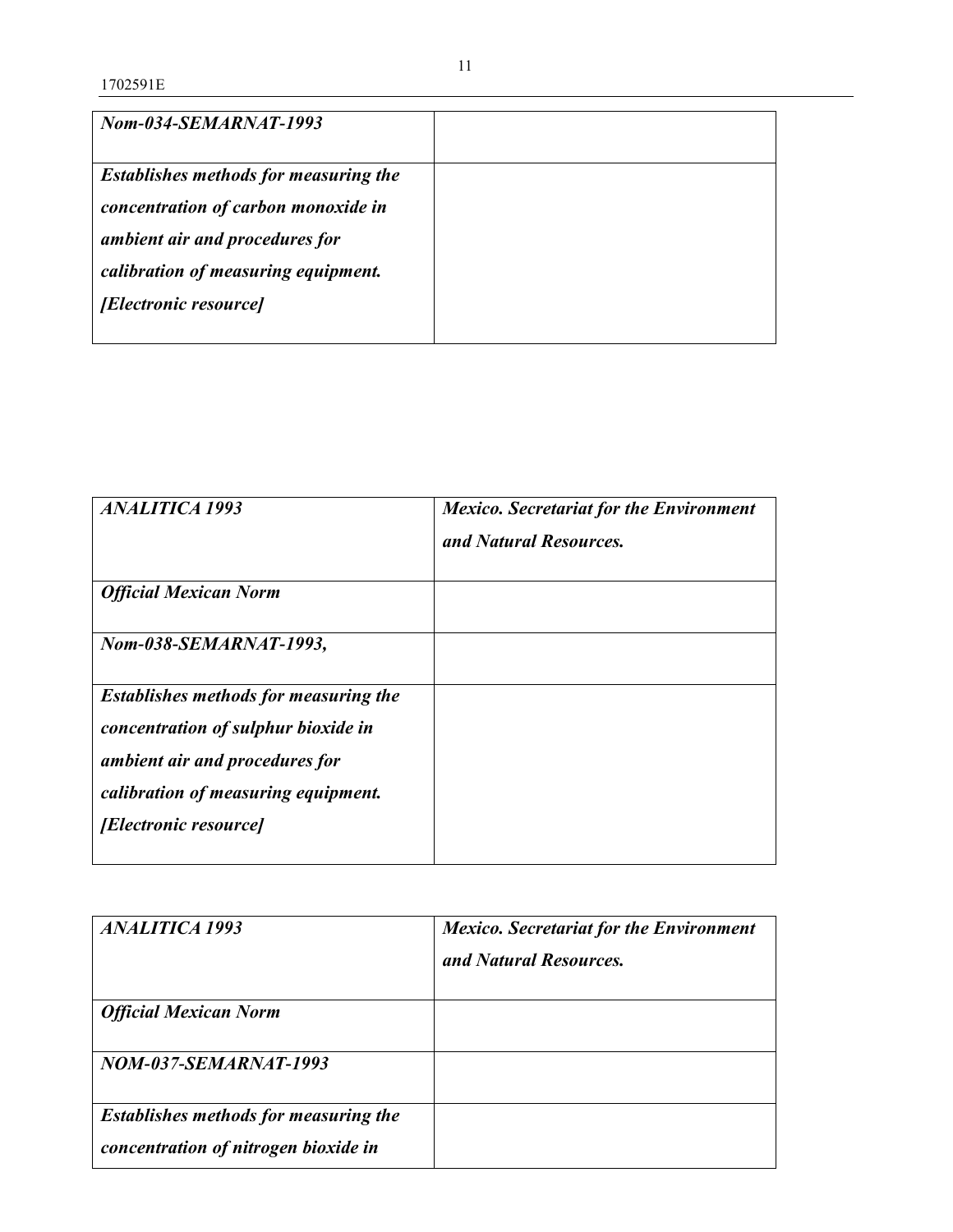| ambient air and procedures for      |  |
|-------------------------------------|--|
| calibration of measuring equipment. |  |
| <i>[Electronic resource]</i>        |  |
|                                     |  |

| <i><b>ANALITICA 1993</b></i>                                                                                                                                           | <b>Mexico.</b> Secretariat for the Environment<br>and Natural Resources. |
|------------------------------------------------------------------------------------------------------------------------------------------------------------------------|--------------------------------------------------------------------------|
| <b>Official Mexican Norm</b>                                                                                                                                           |                                                                          |
| NOM-035-SEMARNAT-1993                                                                                                                                                  |                                                                          |
| <b>Establishes methods for measuring the</b><br>concentration of total suspended particles<br>in ambient air and procedures for<br>calibration of measuring equipment. |                                                                          |
| <i>[Electronic resource]</i>                                                                                                                                           |                                                                          |

## **Norms concerning stationary sources**

**Title**

| <b>ANALITICA 2014</b>                                                                                   | <b>Mexico.</b> Secretariat for the Environment<br>and Natural Resources. |
|---------------------------------------------------------------------------------------------------------|--------------------------------------------------------------------------|
| <b>Official Gazette 3354</b>                                                                            |                                                                          |
| <b>Official Mexican Norm</b>                                                                            |                                                                          |
| <b>NOM-166-SEMARNAT-2014,</b>                                                                           |                                                                          |
| <b>Control of atmospheric emissions from</b><br>secondary lead smelting. [Electronic<br><i>resource</i> |                                                                          |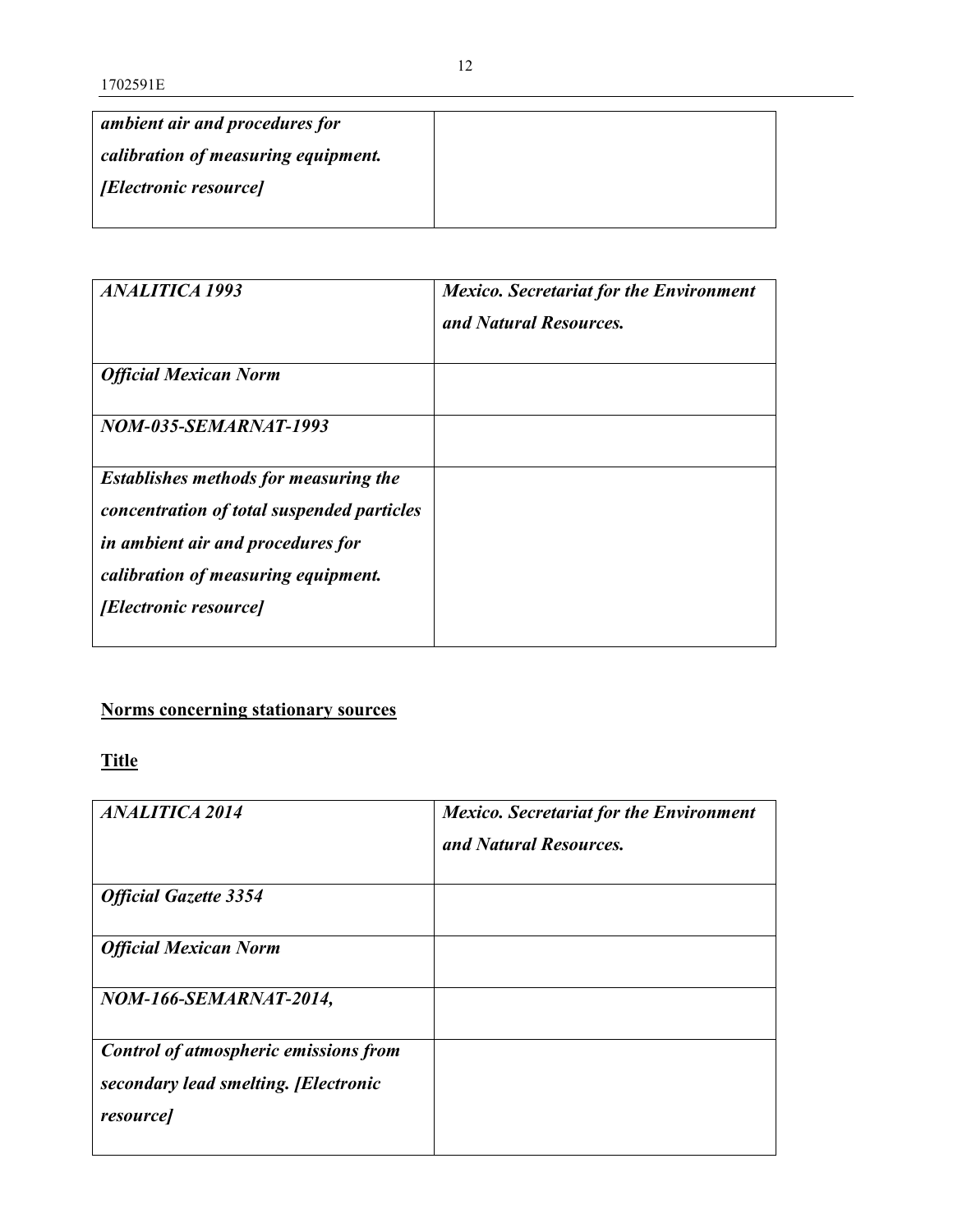| <b>ANALITICA 2014</b>                                                                                                       | <b>Mexico.</b> Secretariat for the Environment<br>and Natural Resources. |
|-----------------------------------------------------------------------------------------------------------------------------|--------------------------------------------------------------------------|
| <b>Official Gazette 3239</b>                                                                                                |                                                                          |
| <b>Official Mexican Norm</b>                                                                                                |                                                                          |
| NOM-137-SEMARNAT-2013,                                                                                                      |                                                                          |
| <b>Atmospheric pollution.-Gas processing</b><br>plants. Control of emissions of sulphur<br>compounds. [Electronic resource] |                                                                          |

| <b>ANALITICA 2012</b>                   | <b>Mexico.</b> Secretariat for the Environment<br>and Natural Resources. |
|-----------------------------------------|--------------------------------------------------------------------------|
| <b>Official Gazette 3098</b>            |                                                                          |
| <b>Official Mexican Norm</b>            |                                                                          |
| NOM-085-SEMARNAT-2011,                  |                                                                          |
| <b>Atmospheric pollution- Maximum</b>   |                                                                          |
| allowable levels for emissions from     |                                                                          |
| <i>indirect fired heaters and their</i> |                                                                          |
| measurement. [Electronic resource]      |                                                                          |

| <i><b>ANALITICA 2012</b></i> | <b>Mexico.</b> Secretariat for the Environment<br>and Natural Resources. |
|------------------------------|--------------------------------------------------------------------------|
| <b>Official Gazette 3513</b> |                                                                          |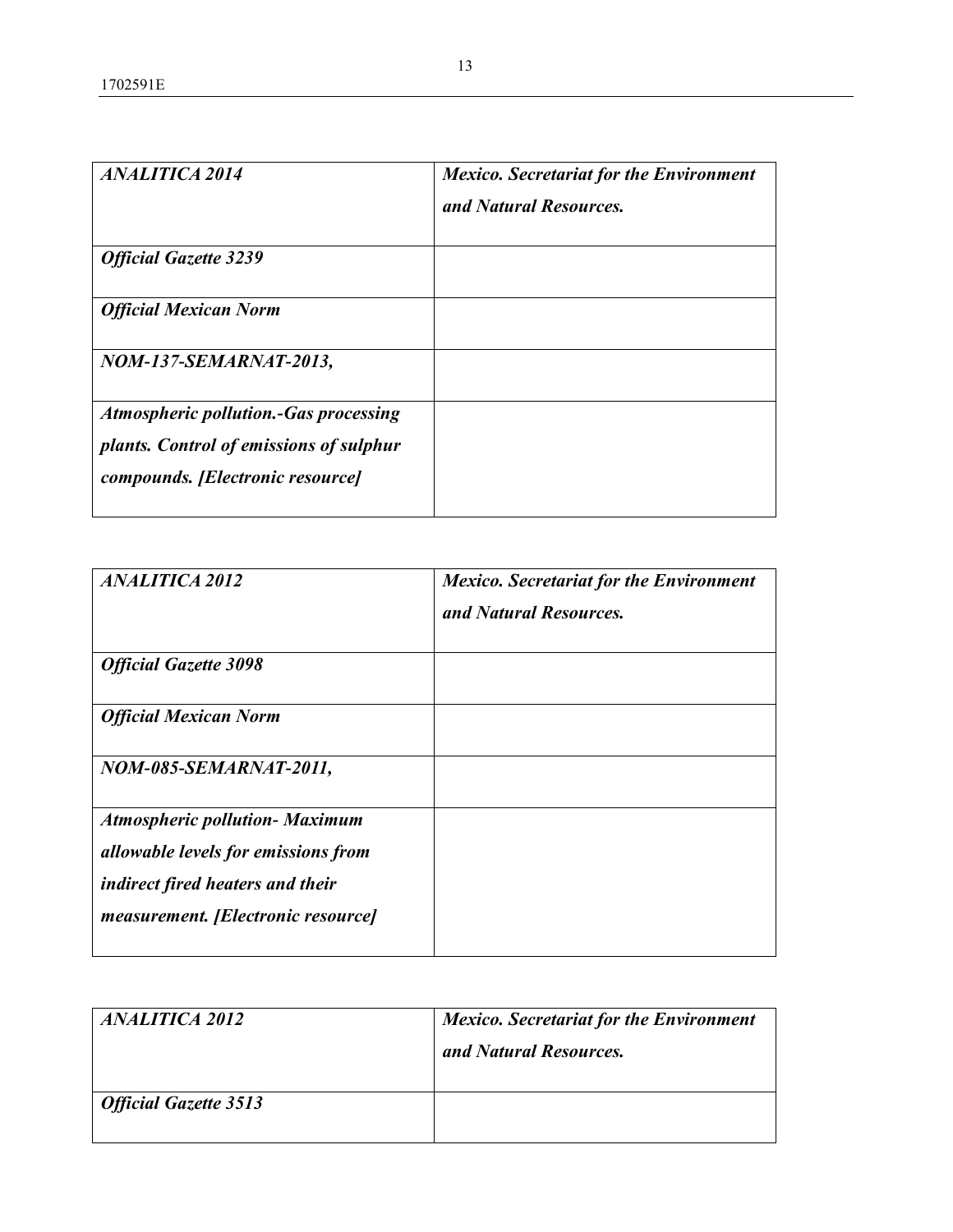| ANALITICA 2007                                                                                                | <b>Mexico.</b> Secretariat for the Environment<br>and Natural Resources. |
|---------------------------------------------------------------------------------------------------------------|--------------------------------------------------------------------------|
| <b>Official Mexican Norm</b>                                                                                  |                                                                          |
| <i>NOM-148-SEMARNAT-2006</i>                                                                                  |                                                                          |
| Atmospheric pollution $-$ recovery of<br>sulphur from oil refining processes.<br><i>[Electronic resource]</i> |                                                                          |

| <b>ANALITICA 2006</b>                                                          | <b>Mexico.</b> Secretariat for the Environment<br>and Natural Resources. |
|--------------------------------------------------------------------------------|--------------------------------------------------------------------------|
| <b>Official Gazette 2298</b>                                                   |                                                                          |
| <b>Official Mexican Norm</b>                                                   |                                                                          |
| NOM-086-SEMARNAT-SENER-SCFI-<br>2005,                                          |                                                                          |
| <b>Fossil fuel specifications for</b><br>environmental protection. [Electronic |                                                                          |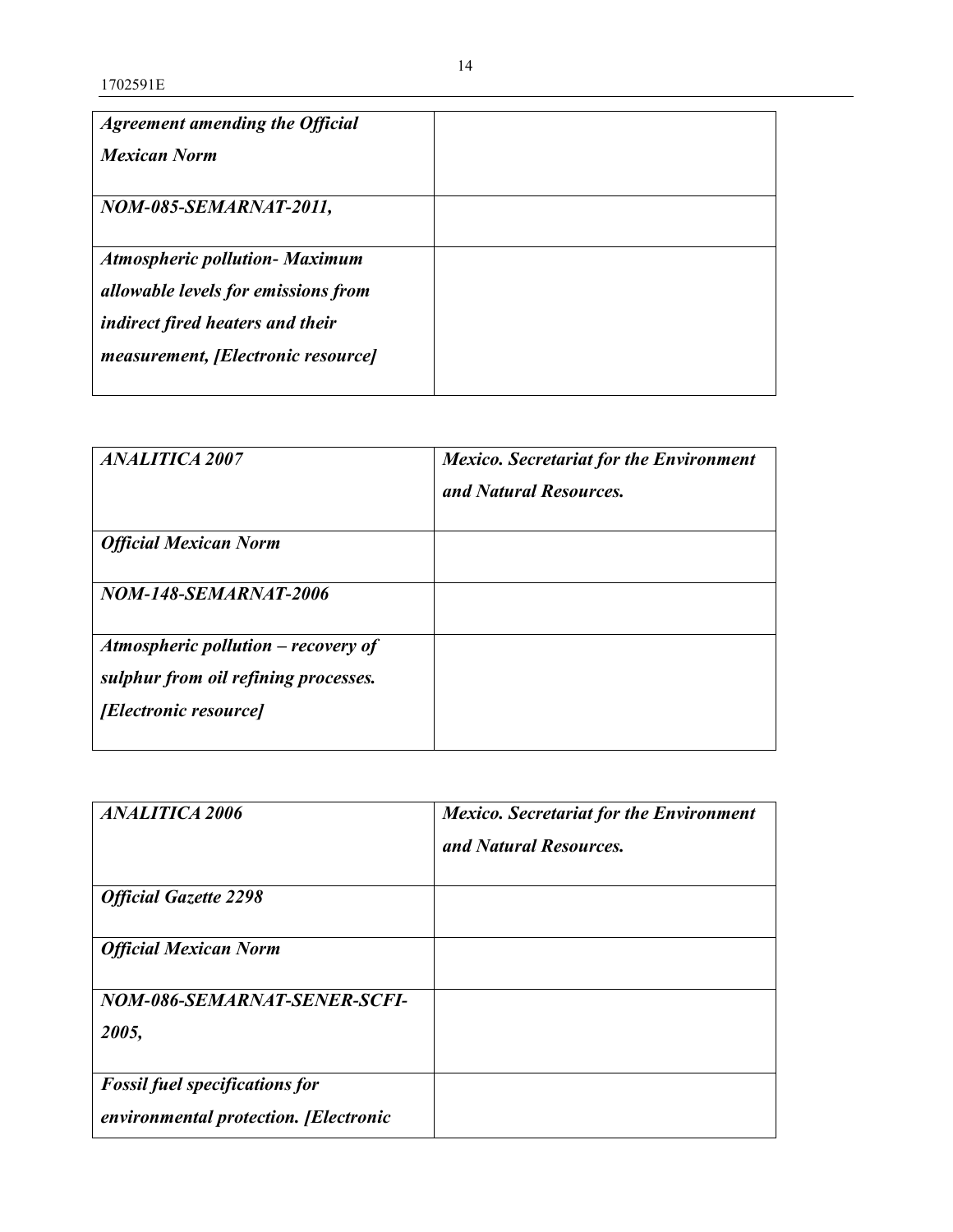| <i>resource]</i> |  |
|------------------|--|
|                  |  |

| <i><b>ANALITICA 2002</b></i>            | <b>Mexico.</b> Secretariat for the Environment<br>and Natural Resources. |
|-----------------------------------------|--------------------------------------------------------------------------|
| <b>Official Gazette 2239</b>            |                                                                          |
| <b>Official Mexican Norm</b>            |                                                                          |
| NOM-040-SEMARNAT-2002                   |                                                                          |
| Environmental protection – manufacture  |                                                                          |
| of hydraulic cement – maximum           |                                                                          |
| allowable levels for emissions into the |                                                                          |
| atmosphere. [Electronic resource]       |                                                                          |

| <b>ANALITICA 1999</b>                    | <b>Mexico.</b> Secretariat for the Environment, |
|------------------------------------------|-------------------------------------------------|
|                                          | <b>Natural Resources and Fisheries.</b>         |
|                                          |                                                 |
| <b>Official Mexican Norm</b>             |                                                 |
| <b>NOM-123-SEMARNAT-1998</b>             |                                                 |
| <b>Establishes the maximum allowable</b> |                                                 |
| content of volatile organic compounds    |                                                 |
| (VOCs) for the manufacture of solvent-   |                                                 |
| based air-drying paints for domestic use |                                                 |
| and procedures for determining VOC       |                                                 |
| content in paints and coatings.          |                                                 |
| <i>[Electronic resource]</i>             |                                                 |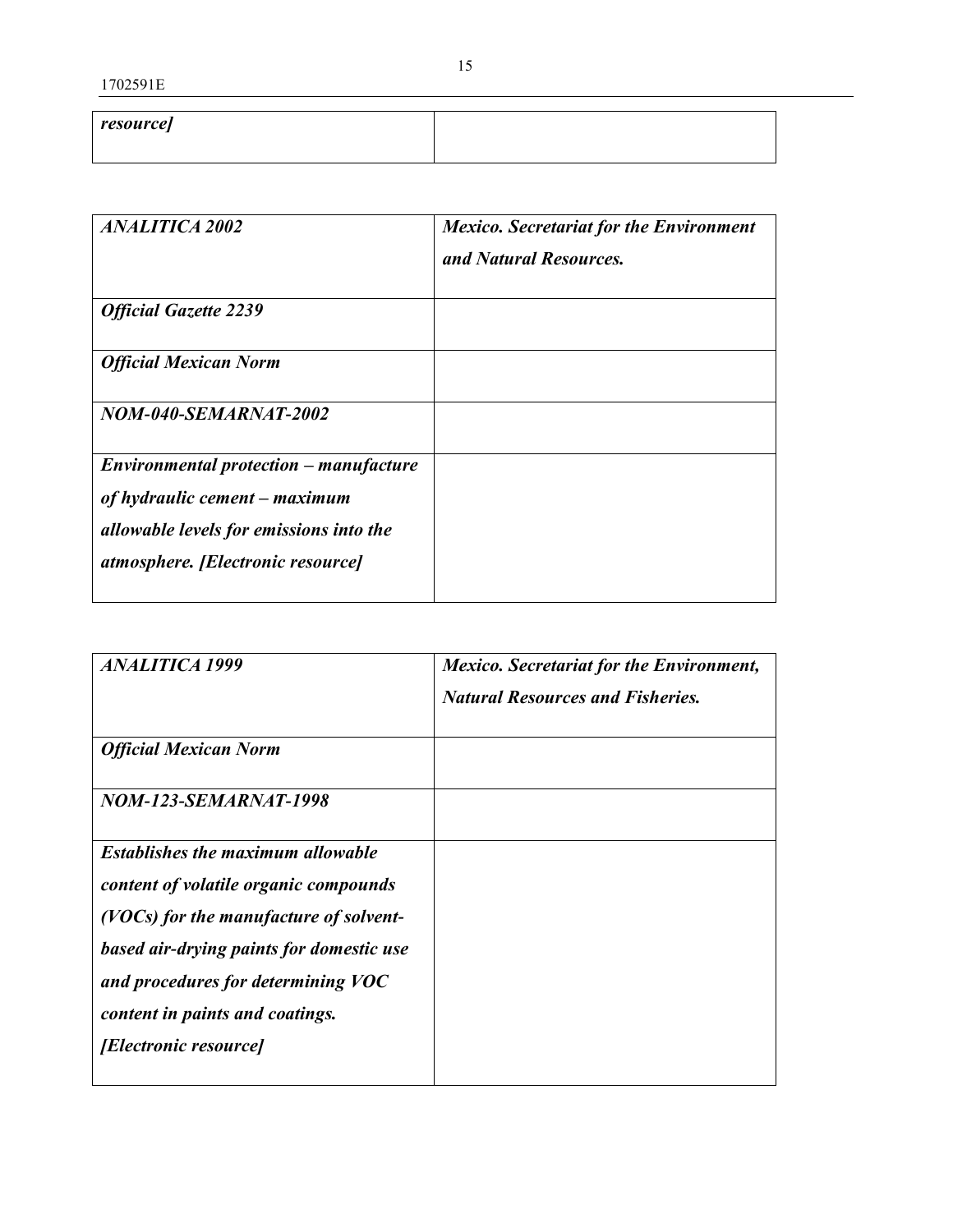| <b>ANALITICA 1998</b>                                                                                                                                                                                                                             | <b>Mexico.</b> Secretariat for the Environment<br>and Natural Resources. |
|---------------------------------------------------------------------------------------------------------------------------------------------------------------------------------------------------------------------------------------------------|--------------------------------------------------------------------------|
| <b>Official Mexican Norm</b>                                                                                                                                                                                                                      |                                                                          |
| <i>NOM-105-SEMARNAT-1996</i>                                                                                                                                                                                                                      |                                                                          |
| Establishes maximum allowable levels for<br>release into the atmosphere of total solid<br>particles and total reduced sulphur<br>compounds from chemical recovery<br>processes at cellulose manufacturing<br><i>plants. [Electronic resource]</i> |                                                                          |

| <b>ANALITICA 1996</b>                                                                                                                                                                                 | <b>Mexico.</b> Secretariat for the Environment<br>and Natural Resources. |
|-------------------------------------------------------------------------------------------------------------------------------------------------------------------------------------------------------|--------------------------------------------------------------------------|
| <b>Official Mexican Norm</b>                                                                                                                                                                          |                                                                          |
| NOM-097-SEMARNAT-1995                                                                                                                                                                                 |                                                                          |
| Establishes maximum allowable levels for<br>release into the atmosphere of particulate<br>material and nitrogen oxides in glass<br>manufacturing processes in Mexico.<br><i>[Electronic resource]</i> |                                                                          |

| <i><b>ANALITICA 1993</b></i> | <b>Mexico.</b> Secretariat for the Environment<br>and Natural Resources. |
|------------------------------|--------------------------------------------------------------------------|
| <b>Official Mexican Norm</b> |                                                                          |
| NOM-043-SEMARNAT-1993        |                                                                          |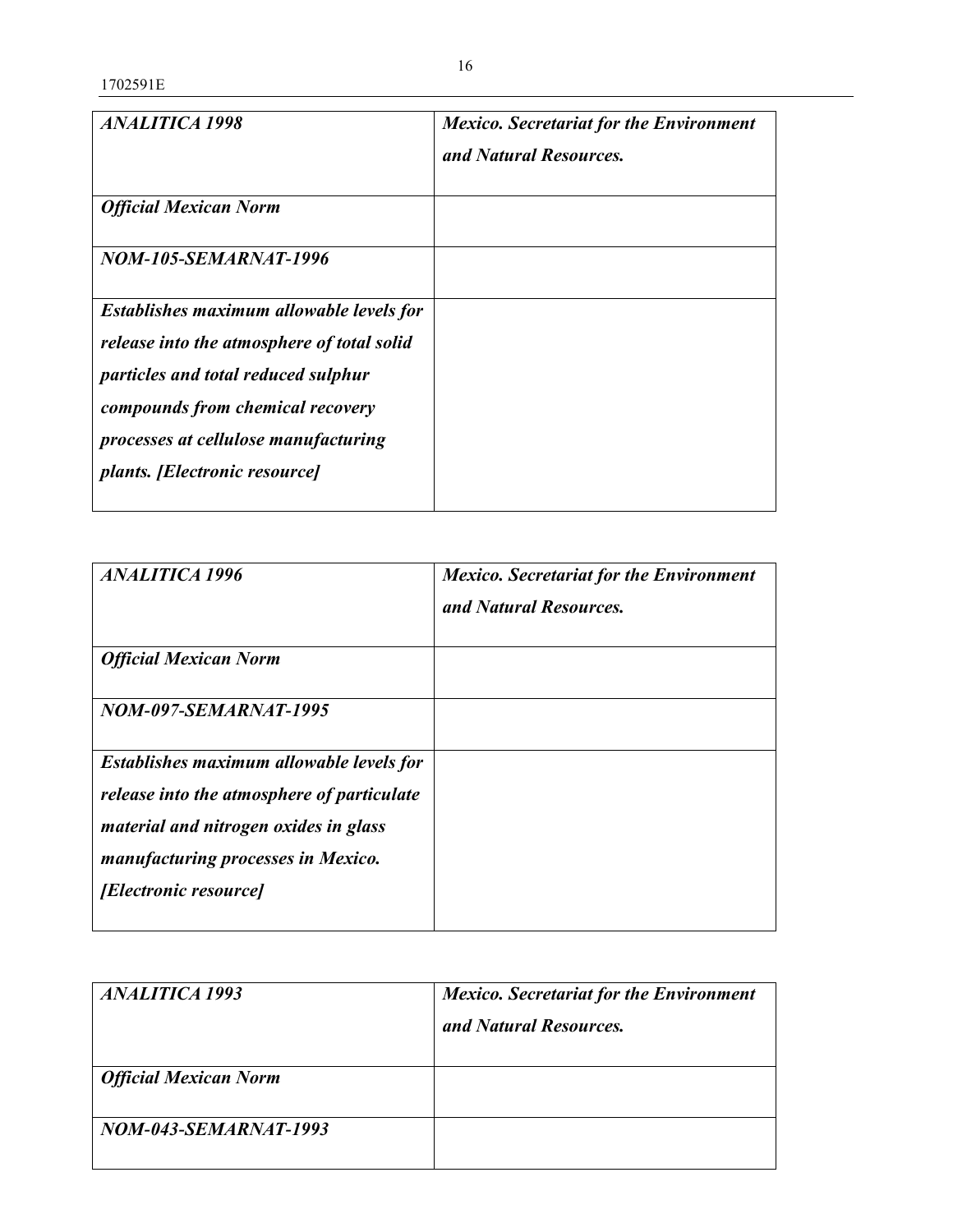| Establishes maximum allowable levels for  |
|-------------------------------------------|
| release into the atmosphere of solid      |
| <i>particles from stationary sources.</i> |
| <i>[Electronic resource]</i>              |
|                                           |

| ANALITICA 1993                                                                                                                                                                                      | <b>Mexico.</b> Secretariat for the Environment<br>and Natural Resources. |
|-----------------------------------------------------------------------------------------------------------------------------------------------------------------------------------------------------|--------------------------------------------------------------------------|
| <b>Official Mexican Norm</b>                                                                                                                                                                        |                                                                          |
| NOM-039-SEMARNAT-1993,                                                                                                                                                                              |                                                                          |
| Establishes maximum allowable levels for<br>release into the atmosphere of sulphur<br>bioxide and trioxide and sulphuric acid<br>haze, at plants producing sulphuric acid.<br>[Electronic resource] |                                                                          |

| <i><b>ANALITICA 1993</b></i>                                                                                                                                                                                                                                | <b>Mexico.</b> Secretariat for the Environment<br>and Natural Resources. |
|-------------------------------------------------------------------------------------------------------------------------------------------------------------------------------------------------------------------------------------------------------------|--------------------------------------------------------------------------|
| <b>Official Mexican Norm</b>                                                                                                                                                                                                                                |                                                                          |
| NOM-046-SEMARNAT-1993,                                                                                                                                                                                                                                      |                                                                          |
| <b>Establishes maximum allowable levels for</b><br>release into the atmosphere of sulphur<br>bioxide, sulphur trioxide haze and<br>sulphuric acid from processes producing<br>dodecylbenzenesulfonic acid from<br>stationary sources. [Electronic resource] |                                                                          |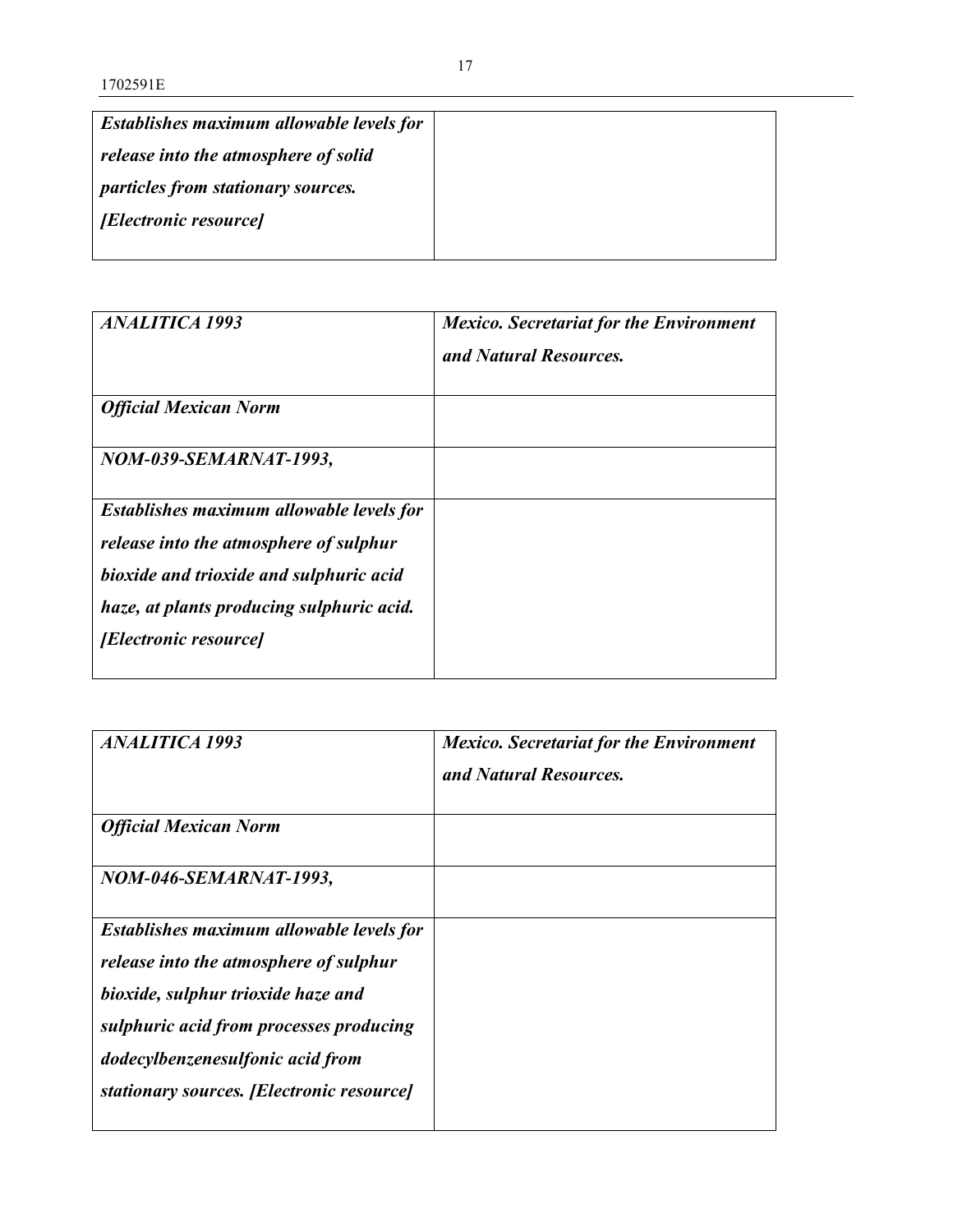### **Norms concerning emissions from mobile sources**

## **Title**

| <b>ANALITICA 2015</b>                           | <b>Mexico.</b> Secretariat for the Environment<br>and Natural Resources. |
|-------------------------------------------------|--------------------------------------------------------------------------|
|                                                 |                                                                          |
| <b>Official Gazette 3656</b>                    |                                                                          |
| <b>Agreement amending various paragraphs</b>    |                                                                          |
| and transitional article1 of the Official       |                                                                          |
| <b>Mexican Norm</b>                             |                                                                          |
| NOM-041-SEMARNAT-2015,                          |                                                                          |
| <b>Establishes maximum allowable limits for</b> |                                                                          |
| release of polluting gases from the             |                                                                          |
| exhaust of automobiles on the road using        |                                                                          |
| gasoline as a fuel. [Electronic resource]       |                                                                          |

| <b>ANALITICA 2015</b>                     | <b>Mexico.</b> Secretariat for the Environment<br>and Natural Resources. |
|-------------------------------------------|--------------------------------------------------------------------------|
| <b>Official Gazette 3607</b>              |                                                                          |
| <b>Official Mexican Norm</b>              |                                                                          |
| NOM-041-SEMARNAT-2015,                    |                                                                          |
| Establishes maximum allowable limits for  |                                                                          |
| release of polluting gases from the       |                                                                          |
| exhaust of automobiles on the road using  |                                                                          |
| gasoline as a fuel. [Electronic resource] |                                                                          |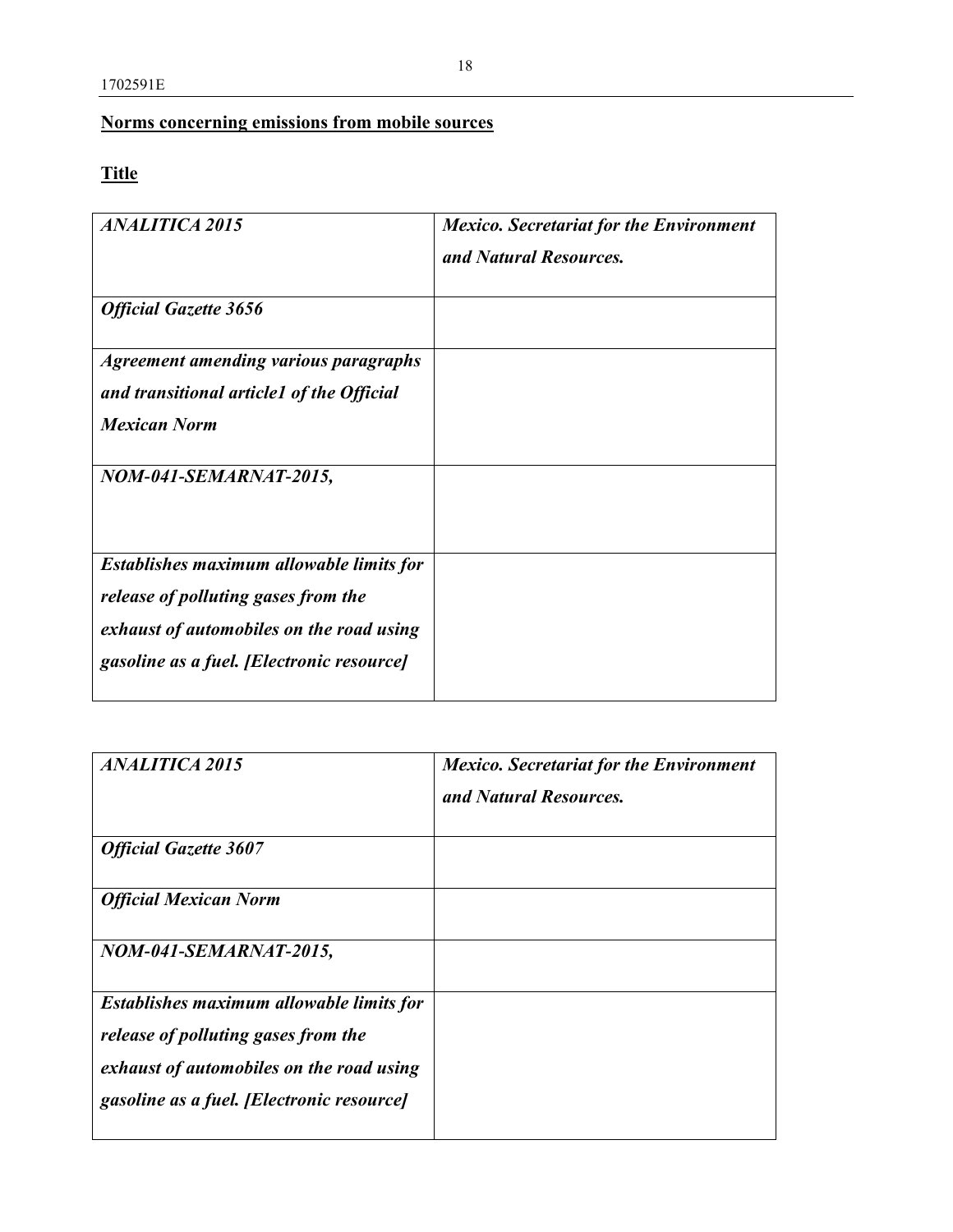1702591E

| <b>ANALITICA 2012</b>                     | <b>Mexico. Secretariat for the Environment</b> |
|-------------------------------------------|------------------------------------------------|
|                                           | and Natural Resources.                         |
|                                           |                                                |
| <b>Official Gazette 2977</b>              |                                                |
|                                           |                                                |
| <b>Official Mexican Norm</b>              |                                                |
| NOM-076-SEMARNAT-2012,                    |                                                |
|                                           |                                                |
| Establishes maximum allowable levels for  |                                                |
| release of unburnt hydrocarbons, carbon   |                                                |
| monoxide and nitrogen oxides from         |                                                |
| exhaust, as well as of evaporative        |                                                |
| hydrocarbons from the fuel system that    |                                                |
| use gasoline, liquid petroleum gas,       |                                                |
| natural gas and other alternative fuels   |                                                |
| and that are used to drive automobiles    |                                                |
| with a gross factory weight of over 3,857 |                                                |
| kilograms. [Electronic resource]          |                                                |
|                                           |                                                |

| <b>ANALITICA 2007</b>                     | <b>Mexico.</b> Secretariat for the Environment<br>and Natural Resources. |
|-------------------------------------------|--------------------------------------------------------------------------|
| <b>Official Mexican Norm</b>              |                                                                          |
| NOM-045-SEMARNAT-2006,                    |                                                                          |
| $Environmental protection - vehicles on$  |                                                                          |
| the road using diesel fuel – maximum      |                                                                          |
| allowable opacity, verification procedure |                                                                          |
| and technical features of the measuring   |                                                                          |
| equipment. [Electronic resource]          |                                                                          |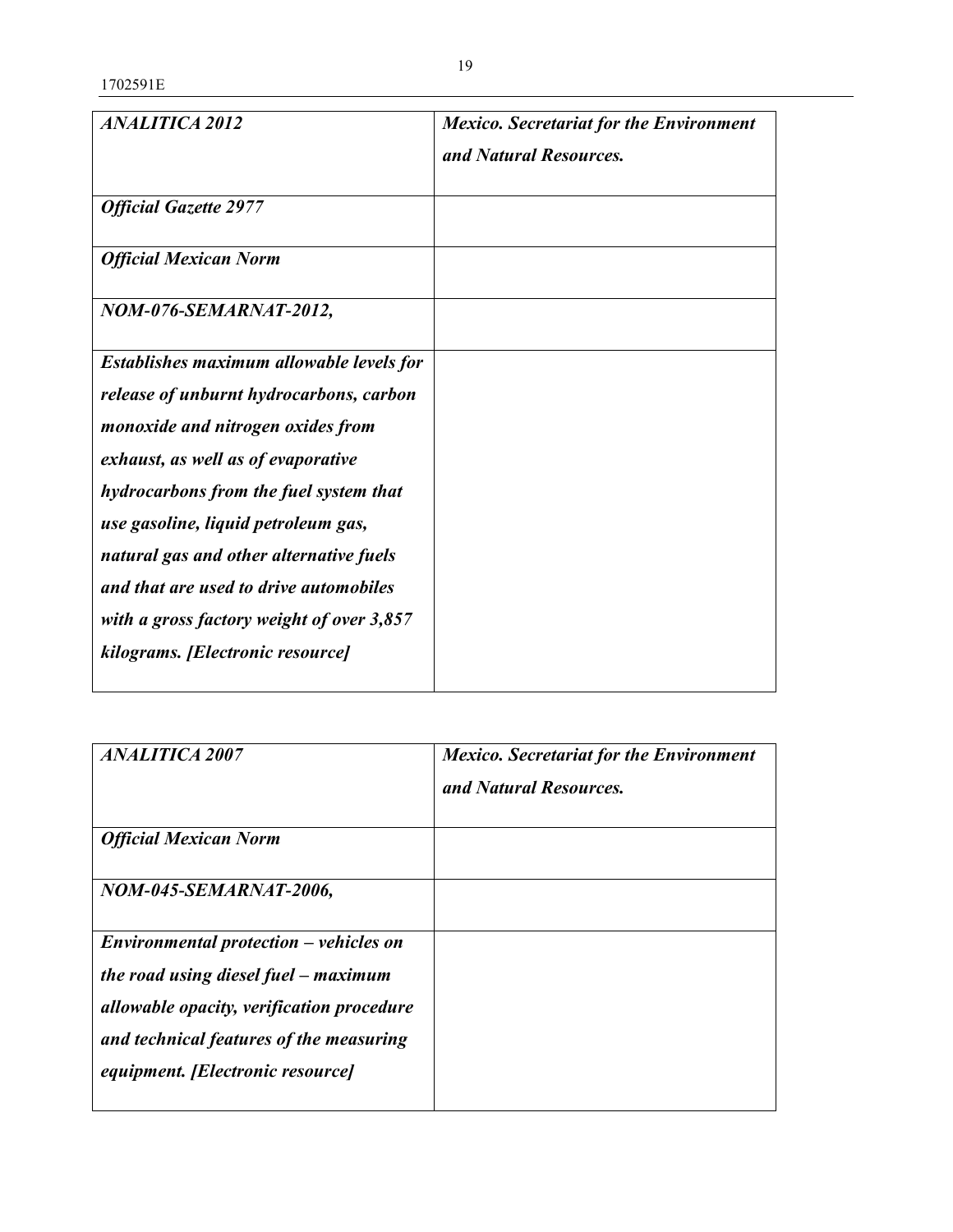| ANALITICA 2007                                                                                                                                                       | <b>Mexico.</b> Secretariat for the Environment<br>and Natural Resources. |
|----------------------------------------------------------------------------------------------------------------------------------------------------------------------|--------------------------------------------------------------------------|
| <b>Official Mexican Norm</b>                                                                                                                                         |                                                                          |
| NOM-041-SEMARNAT-2006,                                                                                                                                               |                                                                          |
| Establishes maximum allowable release<br>of polluting gases from the exhaust of<br><i>automobiles on the road using gasoline as</i><br>a fuel. [Electronic resource] |                                                                          |

| <b>ANALITICA 2006</b>                                                                                                                                                                                                                                                                                        | <b>Mexico.</b> Secretariat for the Environment<br>and Natural Resources. |
|--------------------------------------------------------------------------------------------------------------------------------------------------------------------------------------------------------------------------------------------------------------------------------------------------------------|--------------------------------------------------------------------------|
| <b>Official Mexican Norm</b>                                                                                                                                                                                                                                                                                 |                                                                          |
| NOM-044-SEMARNAT-1993,                                                                                                                                                                                                                                                                                       |                                                                          |
| Establishes maximum allowable release<br>of hydrocarbons, carbon monoxide,<br>nitrogen oxides, total suspended particles<br>and opacity of exhaust fumes of new<br>engines using diesel fuel and used to<br>drive automobiles with a gross weight of<br>over 3,857 kilograms. [Electronic<br><i>resource</i> |                                                                          |

| <i>ANALITICA 2005</i>        | <b>Mexico.</b> Secretariat for the Environment |
|------------------------------|------------------------------------------------|
|                              | and Natural Resources.                         |
| <b>Official Mexican Norm</b> |                                                |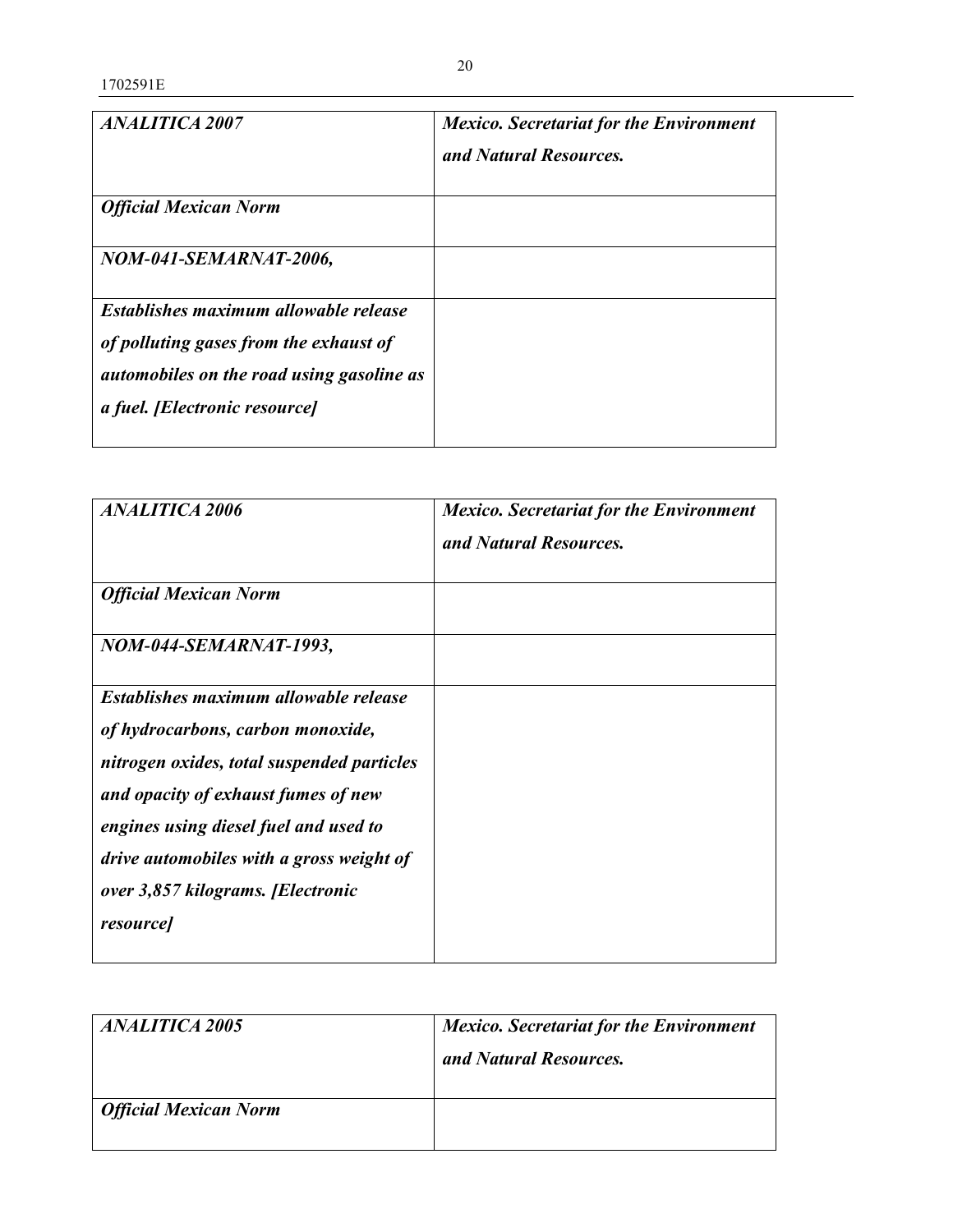| NOM-042-SEMARNAT-2003,                  |  |
|-----------------------------------------|--|
| Establishes maximum allowable release   |  |
| of total or non-methane hydrocarbons,   |  |
| carbon monoxide, nitrogen oxides and    |  |
| exhaust particles from new automobiles  |  |
| with a gross weight not exceeding 3,859 |  |
| kilograms that use gasoline, liquid     |  |
| petroleum gas, natural gas and diesel   |  |
| fuel, as well as release of evaporative |  |
| hydrocarbons from the fuel system of    |  |
| such vehicles. [Electronic resource]    |  |
|                                         |  |

| <b>ANALITICA 1999</b>                        | <b>Mexico. Secretariat for the Environment,</b> |
|----------------------------------------------|-------------------------------------------------|
|                                              | <b>Natural Resources and Fisheries.</b>         |
| <b>Official Gazette 2281</b>                 |                                                 |
| <b>Official Mexican Norm</b>                 |                                                 |
| NOM-047-SEMARNAT-1999,                       |                                                 |
| <b>Establishes the specifications of the</b> |                                                 |
| <i>measuring equipment and procedure for</i> |                                                 |
| verification of release of pollutants from   |                                                 |
| <i>automobiles on the road that use</i>      |                                                 |
| gasoline, liquid petroleum gas, natural      |                                                 |
| gas or other alternative fuels. [Electronic  |                                                 |
| <i>resource</i>                              |                                                 |

| <i>ANALITICA 1998</i> | <b>Mexico. Secretariat for the Environment</b> |
|-----------------------|------------------------------------------------|
|                       | and Natural Resources.                         |
|                       |                                                |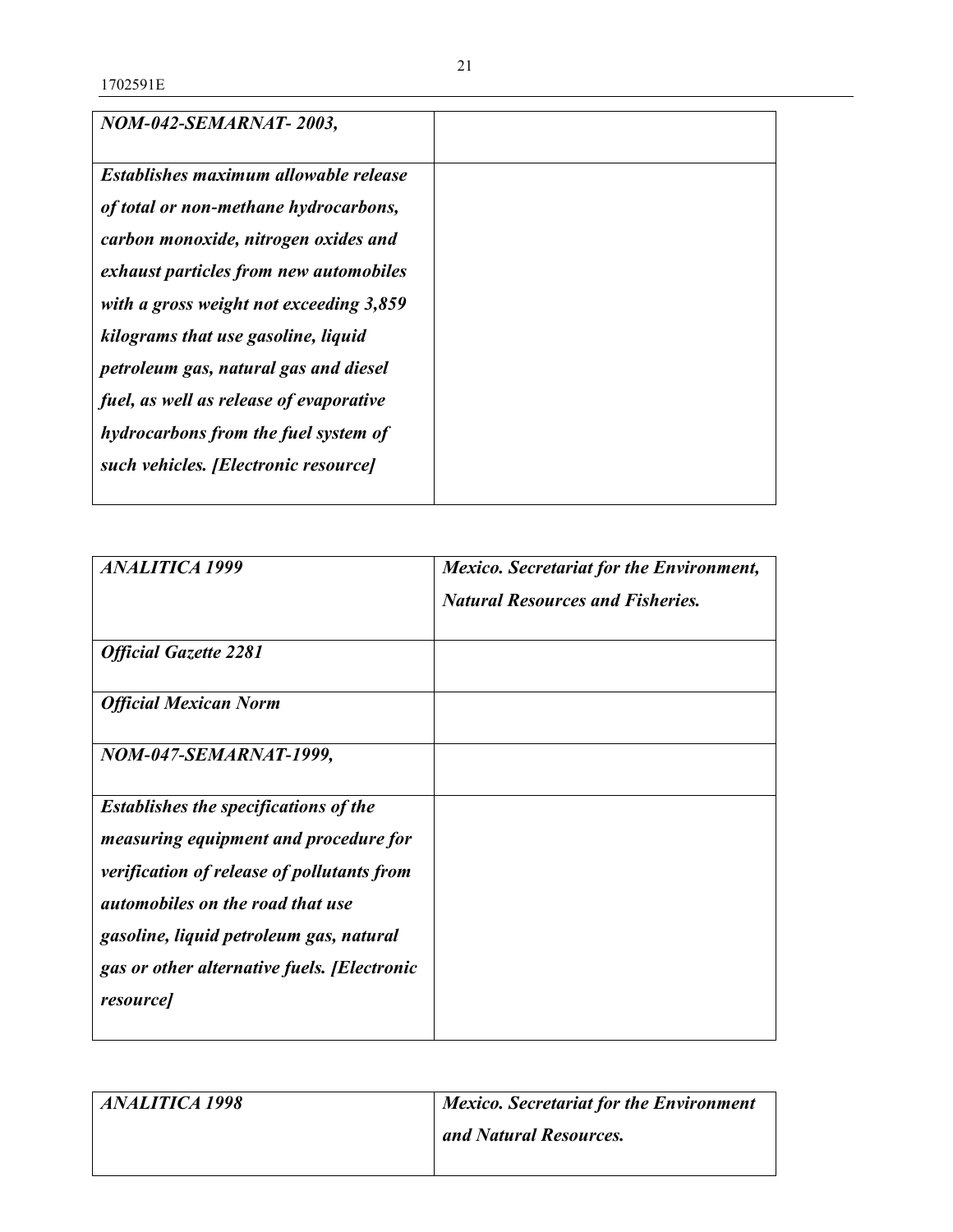| <b>Official Mexican Norm</b>                     |  |
|--------------------------------------------------|--|
| <b>NOM-121-SEMARNAT-1997</b>                     |  |
| <b>Establish the maximum allowable</b>           |  |
| emissions into the atmosphere of volatile        |  |
| organic compounds (VOCs) from                    |  |
| <i>automobile body coating operations in the</i> |  |
| factory, multiple-use, passenger and             |  |
| utility vehicles, cargo and light-weight         |  |
| trucks, as well as the method for                |  |
| calculating their emissions. [Electronic         |  |
| <i>resource</i>                                  |  |
|                                                  |  |

| <b>ANALITICA 1993</b>                    | <b>Mexico. Secretariat for Social</b> |
|------------------------------------------|---------------------------------------|
|                                          | Development.                          |
| <b>Official Gazette 2274</b>             |                                       |
| <b>Official Mexican Norm</b>             |                                       |
| NOM-048-SEMARNAT-1993,                   |                                       |
| Establishes maximum allowable release    |                                       |
| of hydrocarbons, carbon monoxide and     |                                       |
| exhaust fumes from motorbikes on the     |                                       |
| road that use gasoline or a gasoline-oil |                                       |
| mixture for fuel. [Electronic resource]  |                                       |
|                                          |                                       |

| <i><b>ANALITICA 1993</b></i> | <b>Mexico. Secretariat for Social</b> |
|------------------------------|---------------------------------------|
|                              |                                       |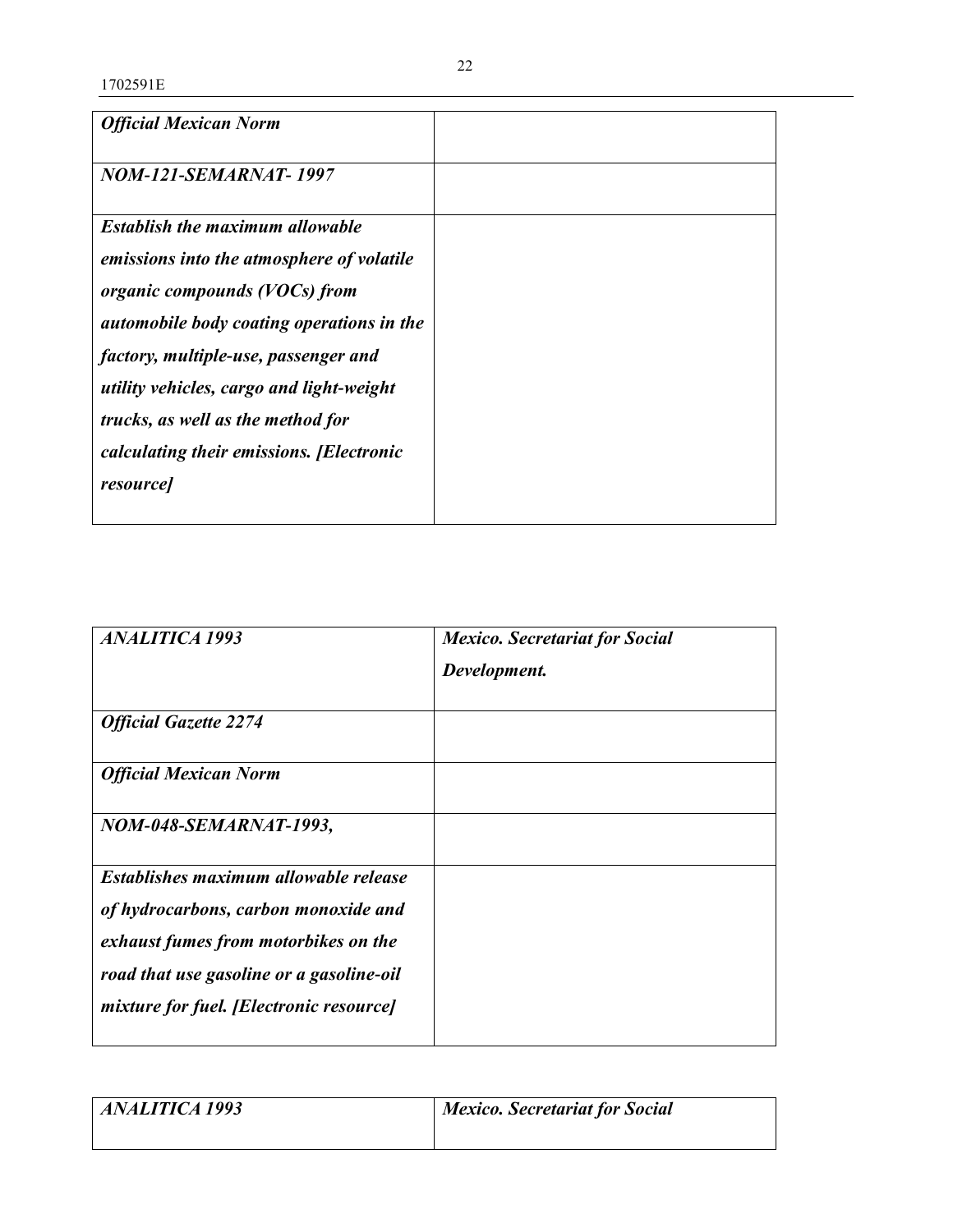1702591E

|                                                 | Development. |
|-------------------------------------------------|--------------|
|                                                 |              |
| <b>Official Gazette 2279</b>                    |              |
| <b>Official Mexican Norm</b>                    |              |
| NOM-050-SEMARNAT-1993,                          |              |
| Establishes maximum allowable release           |              |
| of polluting exhaust gases from                 |              |
| automobiles on the road which use liquid        |              |
| petroleum gas, natural gas or other             |              |
| <i>alternative fuels. [Electronic resource]</i> |              |

| <b>ANALITICA 1993</b>                            | <b>Mexico.</b> Secretariat for the Environment<br>and Natural Resources. |
|--------------------------------------------------|--------------------------------------------------------------------------|
| <b>Official Gazette 2278</b>                     |                                                                          |
| <b>Official Mexican Norm</b>                     |                                                                          |
| NOM-049-SEMARNAT-1993,                           |                                                                          |
| <b>Establishes specifications for the</b>        |                                                                          |
| <i>measuring equipment and procedure for</i>     |                                                                          |
| <i>verifying levels of emission of polluting</i> |                                                                          |
| gases from motorbikes on the road which          |                                                                          |
| use gasoline or a gasoline-oil mixture for       |                                                                          |
| fuel. [Electronic resource]                      |                                                                          |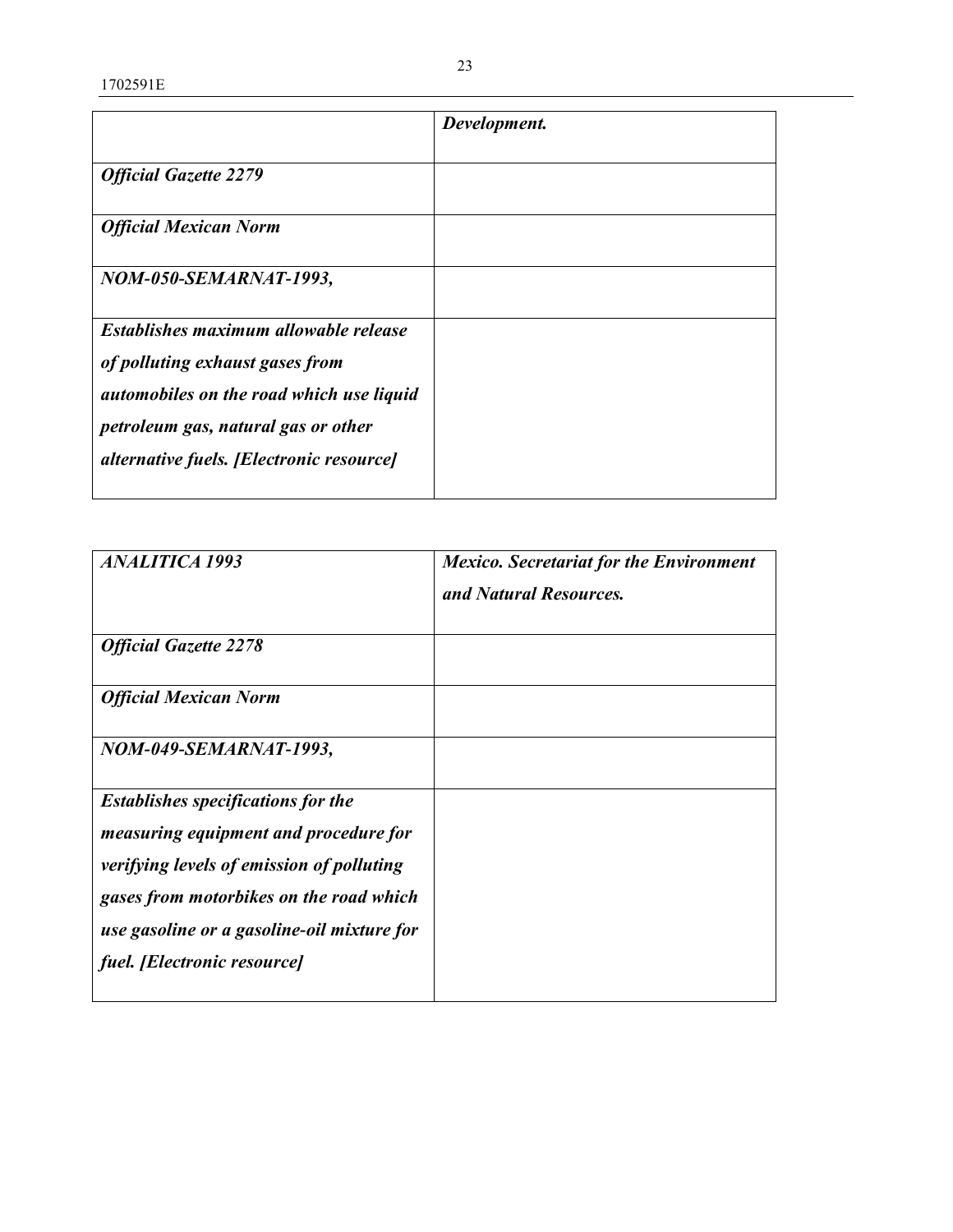### **Instruments providing indirect regulation**

**a) Programmes of Action to Improve Air Quality (ProAire)** are among the main instruments used to reverse the deterioration of air quality in Mexico's principal cities. These programmes involve specific measures to reduce and control emissions of pollutants by comparing the emission of pollutants by the producing sources and their impact on air quality and on people's health.

The LGEEPA specifies that authorities must implement coordinated programmes to reduce polluting emissions into the atmosphere from sources under federal jurisdiction: the Secretariat for the Environment and Natural Resources (SEMARNAT), in coordination with other federal government units, is responsible for implementing programmes to reduce emissions caused by industries under federal jurisdiction and by new automobiles in the factory. The LGEEPA is the focal point coordinating the formulation of ProAire programmes by the three levels of government. This is because, although each level of government has its clearly defined responsibilities, joint action is needed to formulate comprehensive programmes with joint and compatible goals.

The basic goal of a ProAire programme is to reduce emissions from the main pollution sources and to avoid future problems that may adversely affect the environment and the health of the population. SEMARNAT has addressed the problems of atmospheric pollution in urban areas through these ProAire programmes, in coordination with State and municipal authorities and with the participation of academic, private and nongovernmental sectors in each city.

There are currently 13 ProAire programmes benefiting 50.5 million inhabitants (41.3 per cent):

- 1. Michoacán
- 2. Tlaxcala
- 3. Oaxaca
- 4. Metropolitan Zone of Querétaro-San Juan del Río
- 5. Metropolitan Zone of San Luis Potosí-Soledad de Graciano Sánchez
- 6. Metropolitan Zone of León
- 7. Salamanca, Celaya and Irapuato

24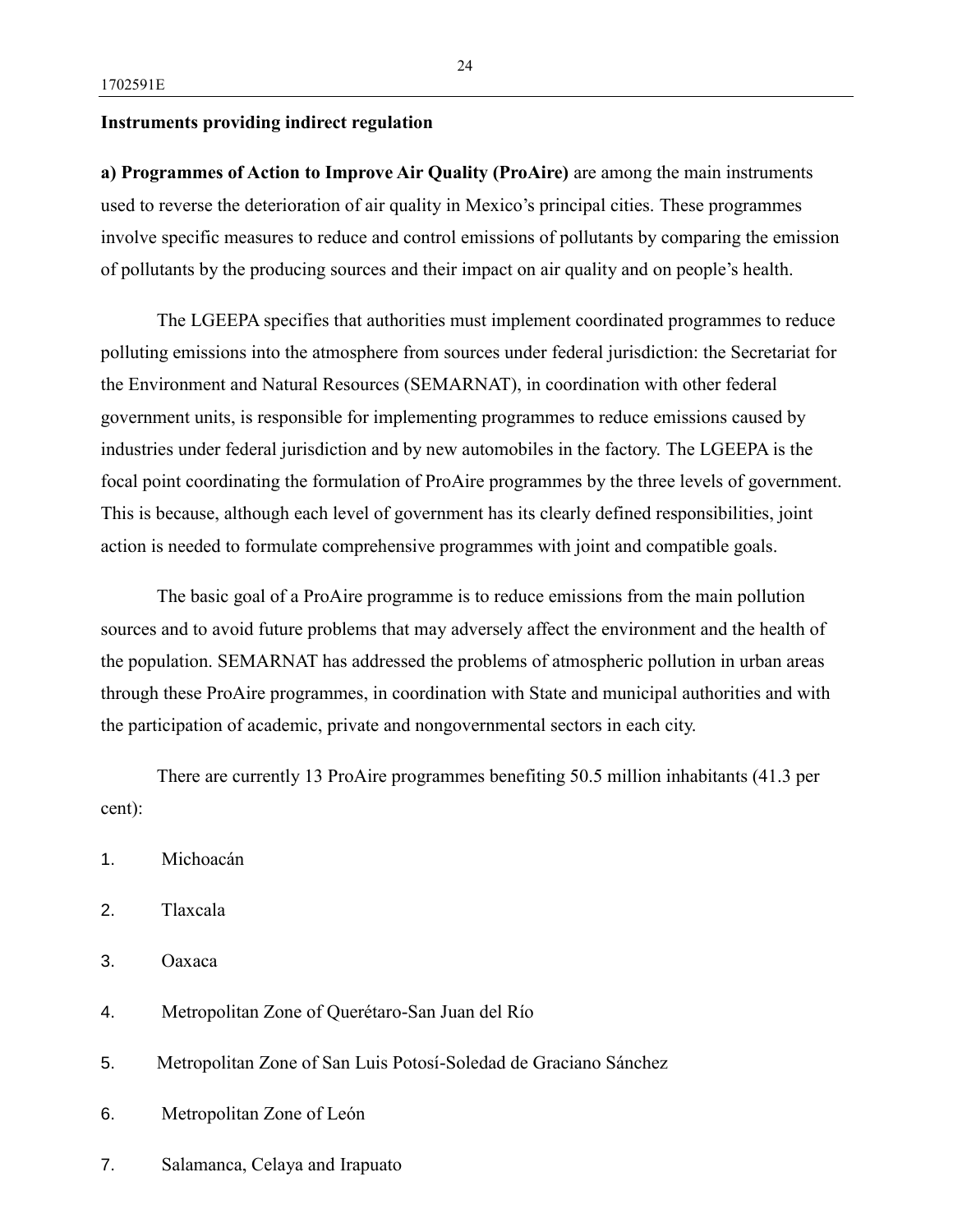| Metropolitan Zone of Valle de Toluca<br>8. |  |  |
|--------------------------------------------|--|--|
|--------------------------------------------|--|--|

- 9. Metropolitan Zone of Tijuana
- 10. Puebla
- 11. Metropolitan Zone of Valle de México
- 12. Mexicali
- 13. Jalisco

In addition, seven ProAire programmes are in the pipeline, which would potentially benefit 22.4 million inhabitants, in addition to the beneficiaries of existing ProAire programmes.

- 1. Colima
- 2. Hidalgo
- 3. Nuevo León
- 4. Veracruz
- 5. Nogal, Sonora
- 6. Durango
- 7. Chihuahua

[A map is included here.]

**b) The Register of Emissions and Pollutant Transfer** is a national database with information on polluting substances released into the environment (air, water, soil and subsoil) or transferred into residual water and/or hazardous residues.

It contains the following public information: the name of the establishment, the location and quantity emitted or transferred from a list of 200 substances, in addition to emissions of pollutants from stationary sources.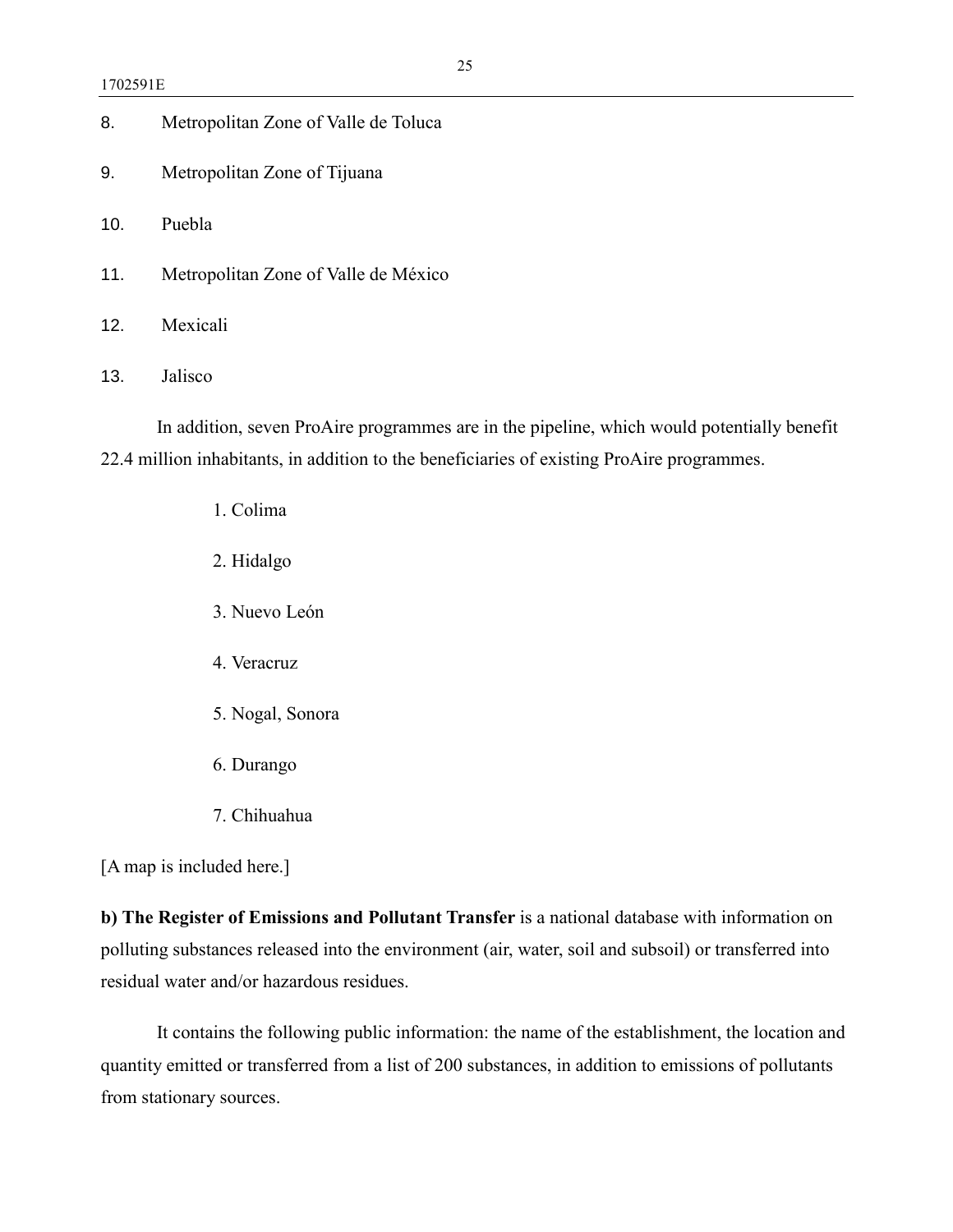The Register is maintained in pursuance of article 109 bis of the LGEEPA and comprises information from the various emitting sources within the jurisdiction of the three levels of government. Because of its legal framework, the Register can be compiled by federal and municipal agencies, facilitating access to environmental information for the Register and thus allowing linkage of policies and strategies.

The Register is updated each year and has been available to the public since the second half of 2006. Data from the industrial sector under federal jurisdiction is entered by means of the Annual Certificate of Operation.

The information contained in the Register is used to design effective policies to preserve and protect the environment.

In addition, availability of information on polluting emissions throughout the national territory makes it easier to determine the environmental infrastructure needed by the country, encourages emitting sources to evaluate their performance and identifies areas where there is scope for reducing emissions.

#### **c) Fiscal incentives and economic instruments**

- Fiscal incentives to protect the atmosphere are described in article 116 of the LGEEPA
- With regard to economic instruments, the LGEEPA states:

**ARTICLE 21.** The Federation, the States and the Federal District shall, within their respective areas of competence, formulate, develop and apply economic instruments to encourage compliance with environmental policy goals. Such instruments shall be designed to:

I. Promote a change in the behaviour of those engaged in industrial, commercial and service activities, so that they will align their interests with the collective interests of environmental protection and sustainable development;

II. Encourage the collection of reliable and adequate information about the environmental consequences, benefits and costs of the economy's pricing system;

III. Provide incentives to encourage activities for the protection, preservation or restoration of the ecological equilibrium;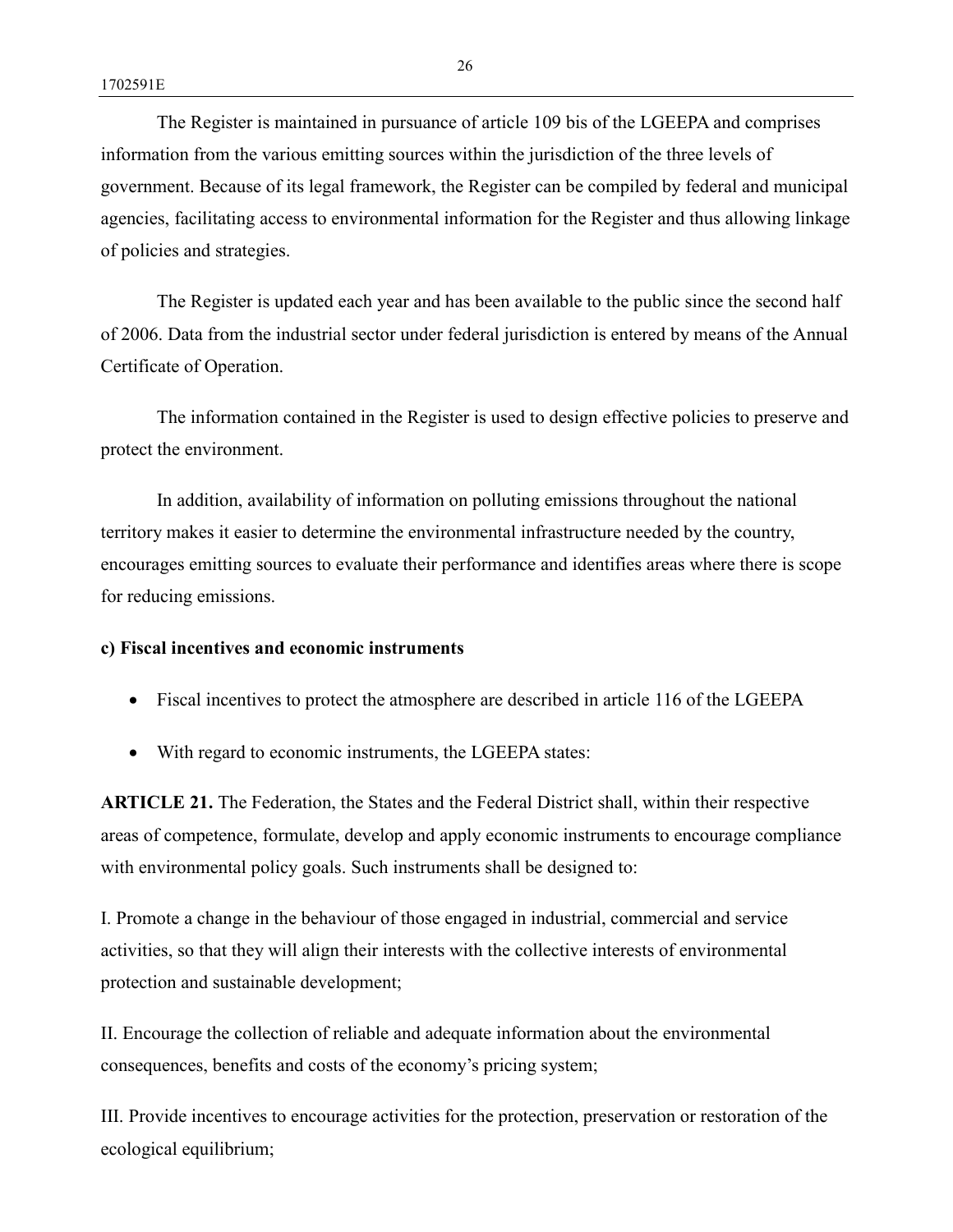Also ensure that those who harm the environment, make inappropriate use of natural resources or alter ecosystems are liable for the relevant costs;

IV. Promote greater social equity in the distribution of costs and benefits relating to environmental policy goals; and

V. Coordinate with other environmental policy instruments, especially as regards thresholds or limits on the use of ecosystems, so as to guarantee their integrity and equilibrium and protect the health and well-being of the population.

Amended article, *Official Gazette*, 13 December 1996

**ARTICLE 22.** Economic instruments are the statutory and administrative mechanisms of a fiscal, financial or marketing character whereby individuals assume the environmental benefits and costs of their economic activities and are encouraged to engage in activities that benefit the environment.

Economic instruments of a fiscal character are fiscal incentives for compliance with environmental policy goals. Such instruments shall never be utilized solely to increase tax revenue. Financial instruments are loans, guarantees, civil liability insurance, funds and trust funds designed to promote the preservation, protection, restoration or sustainable use of natural resources and the environment and to finance programmes, projects, studies, scientific research, technological development and innovation for the preservation of the ecological equilibrium and protection of the environment.

### Amended paragraph, *Official Gazette,* 29 May 2012

Marketing instruments are concessions, authorizations, licences and permits allowing preestablished volumes of emissions of pollutants into the air, water or soil or limiting exploitation of natural resources or construction in protected natural areas or in areas that should be preserved and protected for environmental reasons,

The prerogatives derived from economic marketing instruments shall be transferable without charge and shall be subject to the public interest and to the sustainable exploitation of natural **resources**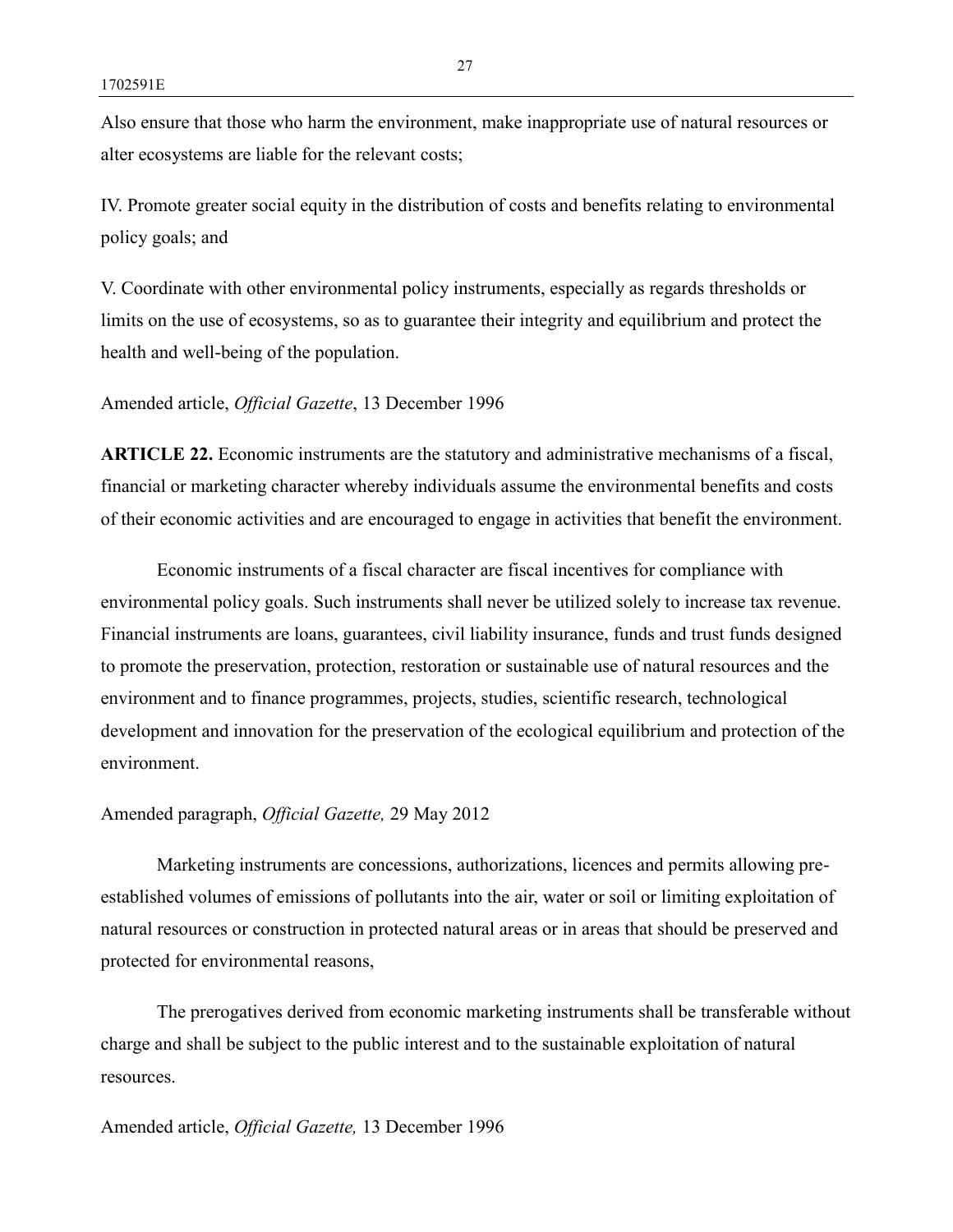**ARTICLE 22 BIS.** For the purpose of granting the fiscal incentives established in accordance with the Act on Revenue of the Federation, priority shall be given to activities relating to:

I. Scientific and technological research, incorporation, innovation or use of mechanisms, equipment and technologies designed to avoid, reduce or control pollution or environmental deterioration, as well as efficient use of natural resources and energy.

Amended subparagraph, *Official Gazette,* 29 May 2012

II. Research into and adoption of systems for energy conservation and use of cleaner energy sources;

III. Water conservation and sustainable use, and prevention of water pollution;

IV. Location and relocation of industrial, commercial and service facilities in environmentally appropriate areas;

V. Creation, maintenance and supervision of protected natural areas;

VI. Processes, products and services that, in accordance with the applicable regulations, have received environmental certification; and

Added subparagraph, *Official Gazette,* 5 July, 2007

VII. In general, activities relating to the preservation and restoration of ecological equilibrium and protection of the environment.

Reviewed subparagraph, *Official Gazette,* 5 July 2007

Added article, *Official Gazette,* 13 December 1996

**b) Judicial decisions of national courts**

SUPREME COURT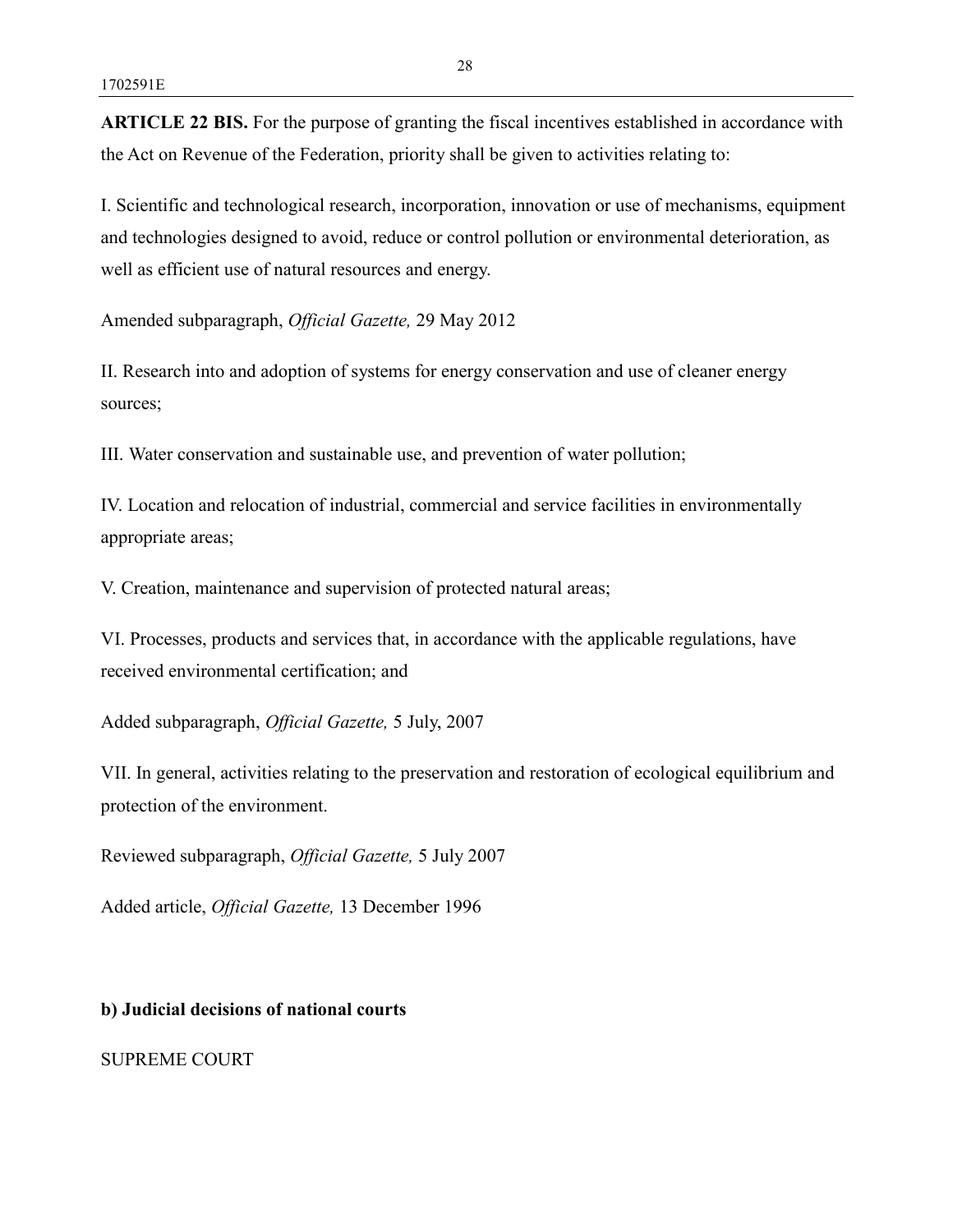- The Supreme Court has described a healthy environment as a human right and noted that its protection is an issue of public order and social interest, as a task entrusted by the Constitution concurrently to the three levels of government.
- In this connection, protection of the atmosphere can be considered as part of protection of the environment.

Series: Tenth Series

Register: 2012126

Court: Collegiate Circuit Tribunals

Type of decision: Jurisprudence

Source: *Gaceta del Semanario Judicial de la Federación*

Book 32, July 2016, volume III

Topic(s): Common

Decision: I.7th.A. J/6 (10th)

Page: 1801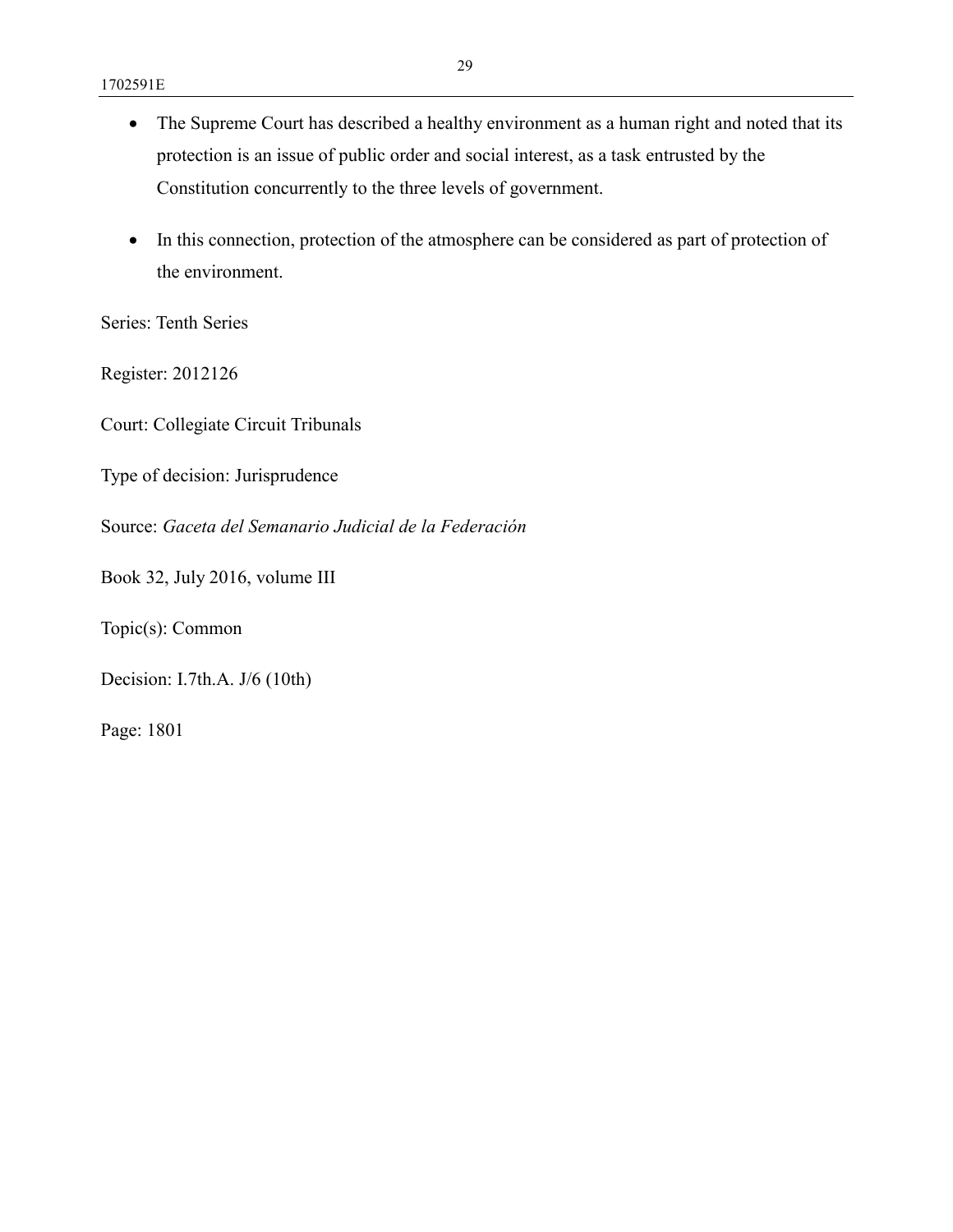# **ENVIRONMENTAL PROBLEMS IN MEXICO CITY. THE EMERGENCY ADMINISTRATIVE ARRANGEMENTS OF A GENERAL NATURE MADE IN ORDER TO MITIGATE THEIR EFFECTS ARE ISSUES OF PUBLIC ORDER AND SOCIAL INTEREST**

The emergency administrative arrangements of a general nature made by the public authorities in Mexico City in order to mitigate the harmful effects of environmental problems reflect the obligation of the State to guarantee enjoyment of the highest possible standards of health and hence of personal life. This makes it incumbent on the public authorities to take legislative and/or administrative action to ensure the full exercise of these fundamental rights as well as a healthy environment, demonstrating that such measures are issues of public order and social interest.

#### SEVENTH COLLEGIATE COURT ON ADMINISTRATIVE MATTERS (FIRST CIRCUIT)

Complaint 95/2016. Secretariat for the Environment, Mexico City, 18 April 2016. Unanimous vote. Reporting judge: Alejandro Sergio González Bernabé. Secretary: Alejandro Lucero de la Rosa.

Complaint 98/2016. Israel Mercado García. 20 April 2016. Unanimous vote. Reporting judge: Ricardo Olvera García. Secretary: Carlos Ferreira Herrera.

Complaint 99/2016. Isabel Isela Marín Pérez. 20 April 2016. Unanimous vote.

Reporting judge: Francisco García Sandoval. Secretary: Ismael Hinojosa Cuevas.

Complaint 105/2016. Ricardo Moreno García. 27 April 2016. Unanimous vote. Reporting judge: Alejandro Sergio González Bernabé. Secretary: Gustavo Naranjo Espinosa.

Complaint 108/2016. Jorge Alejandro Bayona Sánchez. 2 May 2016. Unanimous vote. Reporting judge: Ricardo Olvera García. Secretary: Martha Izalia Miranda Arbona.

This decision was published on1 5 July 2016 at 10.15 a.m. in the *Semanario Judicial de la Federación* and is therefore considered to be binding as of Monday, 1 August 2016 for the purposes mentioned in the seventh paragraph of Plenary General Agreement 19/2013.

Series: Tenth Series

Register: 2012127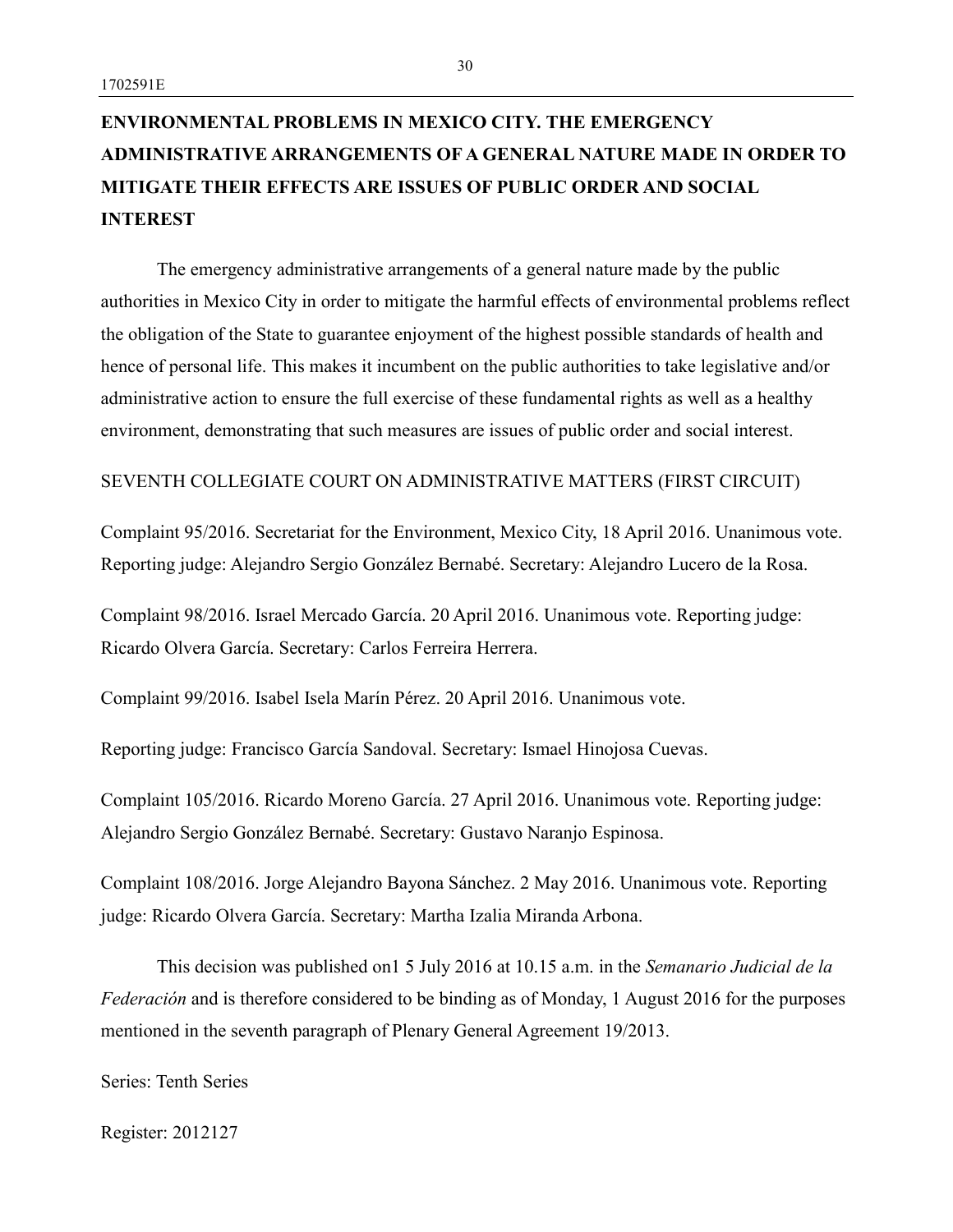Court: Collegiate Circuit Tribunals

Type of decision: Jurisprudence

Source: *Gaceta del Semanario Judicial de la Federación*

Book 32, July 2016, volume III

Topic(s): Constitutional

Decision: I.7th.A. J/6 (10th)

Page: 1802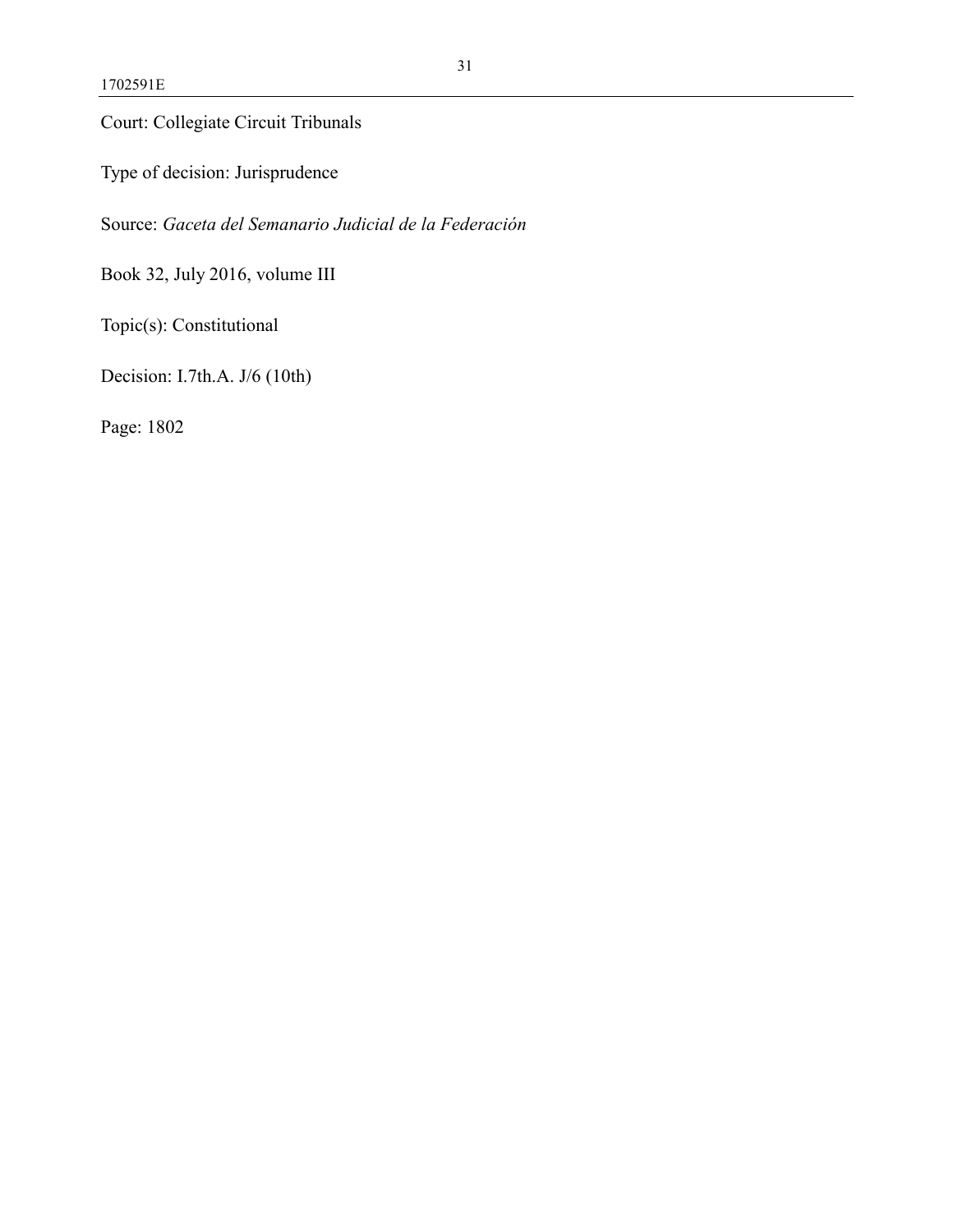# **HUMAN RIGHT TO HEALTH AND TO A HEALTHY ENVIRONMENT. EFFECTIVE ENJOYMENT AT ITS HIGHEST LEVEL CREATES OBLIGATIONS FOR THE STATE AND DUTIES FOR ALL MEMBERS OF THE COMMUNITY**

Effective enjoyment of these rights at the highest level creates obligations for the State, to the extent that resources are available. However, this imposes duties not only on the authorities but also on individuals, since unilateral action by the State is not enough and must be accompanied by social behaviour that promotes the values underlying these rights, since their protection is a shared responsibility of the governing and the governed. Thus a healthy environment, being essential for the preservation of the human race and for the enjoyment of other fundamental rights, is a collective asset, because it is a public good and its enjoyment or damage to it affects not only one person but the population in general; the State must therefore pursue public policies to prevent and mitigate environmental degradation, meeting constitutional and conventional standards, and must have the support and participation of the community, since health implies a complete state of physical, mental and social well-being and not merely the absence of disease or

disability.

### SEVENTH COLLEGIATE COURT ON ADMINISTRATIVE MATTERS (FIRST CIRCUIT)

Complaint 95/2016. Secretariat for the Environment, Mexico City, 18 April 2016. Unanimous vote. Reporting judge: Alejandro Sergio González Bernabé. Secretary: Alejandro Lucero de la Rosa.

Complaint 98/2016. Israel Mercado García. 20 April 2016. Unanimous vote. Reporting judge: Ricardo Olvera García. Secretary: Carlos Ferreira Herrera.

Complaint 99/2016. Isabel Isela Marín Pérez. 20 April 2016. Unanimous vote.

Reporting judge: Francisco García Sandoval. Secretary: Ismael Hinojosa Cuevas.

Complaint 105/2016. Ricardo Moreno García. 27 April 2016. Unanimou vote. Reporting judge: Alejandro Sergio González Bernabé. Secretary: Gustavo Naranjo Espinosa.

Complaint 108/2016. Jorge Alejandro Bayona Sánchez. 2 May 2016. Unanimous vote. Reporting judge: Ricardo Olvera García. Secretary: Martha Izalia Miranda Arbona.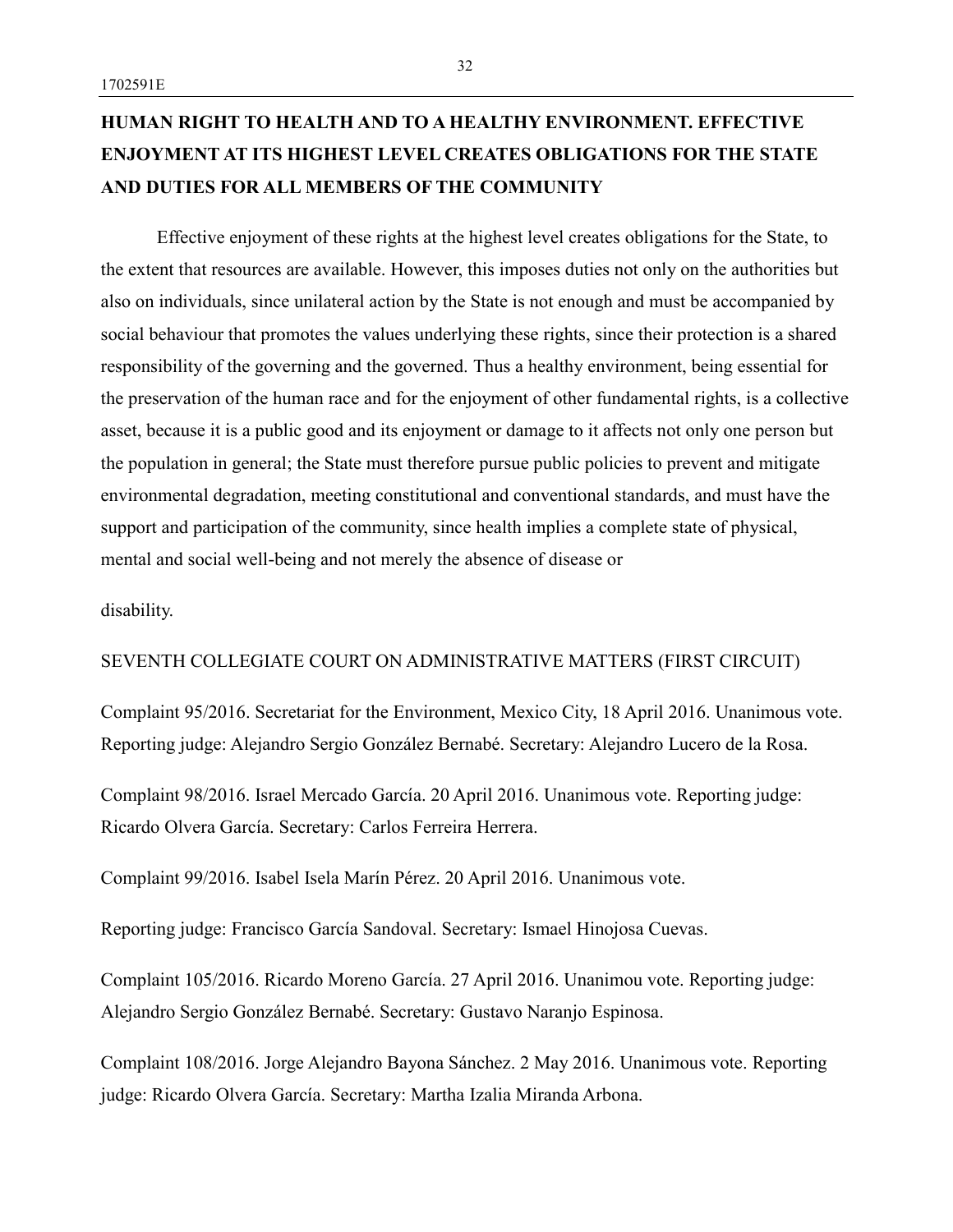Note: Regarding the scope of this decision, attention is drawn to section 1 XXIII/2013 (10th) under the heading: "BASIC RIGHT TO HEALTH. CREATES DUTIES BOTH FOR THE AUTHORITIES AND FOR INDIVIUAL HEALTH WORKERS", published in the *Semanario Judicial de la Federación* and its *Gaceta,* Tenth Series, Book XVI, Volume 1, January 2013, page 626.

This decision was published on Friday, 15 July 2016 at 10.15 a.m. in the *Semanario Judicial de la Federación* and is therefore considered to be binding as of Monday, 1 August 2016 for the purposes mentioned in the seventh paragraph of Plenary General Agreement 19/2013.

Series: Tenth Series

Register: 160791

Court: Plenary

Type of decision: Jurisprudence

Source: *Gaceta del Semanario Judicial de la Federación* and its *Gaceta*

Book 1, October 2011, volume I

Topic(s): Constitutional

Decision: P./J. 36/2011 (9th)

Page: 297